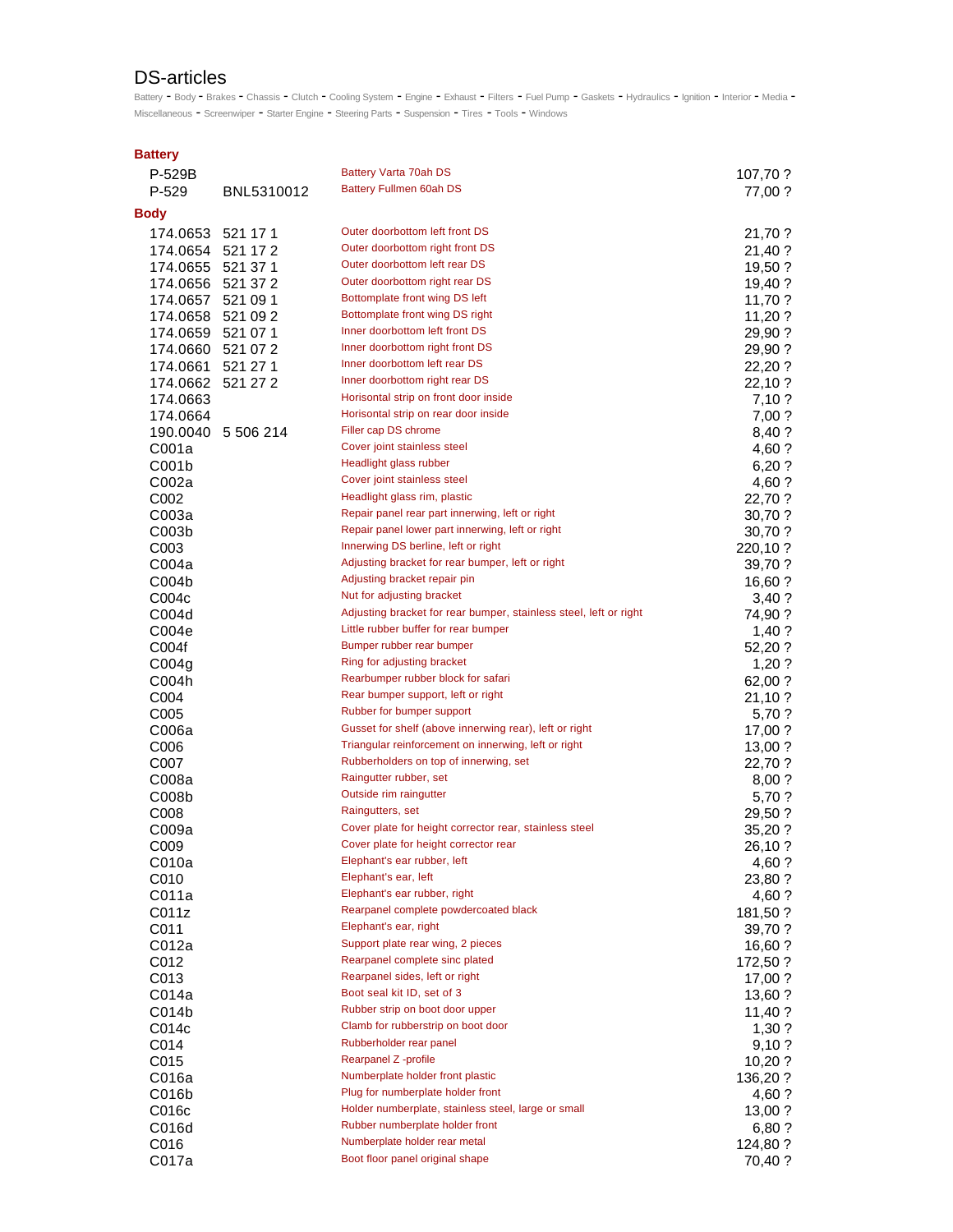| C017b             | Closing panel above rear axle                                          | 43,10 ?  |
|-------------------|------------------------------------------------------------------------|----------|
| C017              | Boot floor panel                                                       | 47,70 ?  |
| C022a             | Front jacking point                                                    | 44,30 ?  |
|                   | Jacking point reinforcement                                            |          |
| C022              |                                                                        | 4,60 ?   |
| C023a             | Bottem plug per piece                                                  | 3,00?    |
| C023              | Floor reinforcement panel rear                                         | 4,60 ?   |
| C024              | Step on top of sill, front or rear, left or right                      | 15,20?   |
| C026              | Doorskin front, left                                                   | 270,00 ? |
| C027a             | Doorskin rear, all types, left or right, new type                      | 220,10 ? |
| C027              | Doorskin rear, all types, left or right, old type                      | 220,10 ? |
| C028a             | Door bottom repair panel outer all types, front or rear, left or right | 30,70 ?  |
| CO <sub>28b</sub> | Clambs to weld for vert. doorrubber, 25 pcs.                           | 15,90 ?  |
|                   | Doorbottom repair panel inner, 3 pieces                                |          |
| C028c             | Doorbottom repair panel outer low, front or rear, left or right        | 44,30 ?  |
| C028d             |                                                                        | 29,50 ?  |
| C029a             | Door rubberholders, stainless steel                                    | 9,10?    |
| C029b             | Door sealing rubber horizontal, front or rear, left or right           | 14,30 ?  |
| C <sub>029</sub>  | Door rubberholders all types, inside, front or rear, left or right     | 6,20?    |
| C030a             | Door plugs round set of 8 pcs., 2 pcs a door                           | 15,90 ?  |
| CO30 <sub>b</sub> | Frontdoor plug, small                                                  | 0,90?    |
| C030 <sub>c</sub> | Rubber bumper front door                                               | 2,30 ?   |
| C030z             | Sealing strip for glass outside non-original, front or rear            | 12,50 ?  |
|                   | Oval door rubbers set of 8 pcs., 2 pcs. a door                         |          |
| C <sub>0</sub> 30 |                                                                        | 15,90 ?  |
| C031a             | Clamps for sealing strip outside                                       | 0,50?    |
| C031b             | Sealing strip for glass outside, convertible                           | 39,70 ?  |
| C031c             | Sealing strip for glass innerside, front or rear                       | 22,00 ?  |
| C031d             | Clambs for sealing strip innerside, stainless steel, pr piece          | 0,50?    |
| C031e             | Sealing strip for glass innerside, convertible                         | 39,70 ?  |
| C031f             | Window guide, 4 or 5 mm.                                               | 5,70 ?   |
| CO <sub>31g</sub> | Spring for window handle                                               | 2,30 ?   |
|                   | Sealing strip for glass outside, original, front or rear               |          |
| C031              | Door handle innerside, chrome, front or rear                           | 17,50 ?  |
| C032b             |                                                                        | 49,90 ?  |
| C032c             | Rubber seal doorhandle innerside                                       | 2,30 ?   |
| C032d             | Rubber seal doorhandle outside, -> '71                                 | 2,30 ?   |
| C032e             | Mounting rubber doorhandle innerside                                   | 0,70?    |
| C032f             | Grey seal doorhandle outside, '71 ->                                   | 9,10?    |
| C032              | Door handle outside, stainless steel, -> '71                           | 6,80 ?   |
| C033a             | Door locks, '71 ->                                                     | 20,40 ?  |
| C033b             | Lock ring tagget, for lock catcher                                     | 0,20?    |
|                   | Lock catcher Old type only left                                        |          |
| C033c             | Door locks, -> '71                                                     | 23,80 ?  |
| C033              |                                                                        | 20,40 ?  |
| C034              | Door plastic innerside, set for 4 doors                                | 14,80 ?  |
| C036a             | Closing panel in front wheel arch, plastic, left or right              | 34,10 ?  |
| C036c             | Closing panel half arms, left or right                                 | 19,80 ?  |
| C036d             | Closing panel hydraulics, front right                                  | 43,10 ?  |
| C036              | Closing panel in front wheel arch, steel, left or right                | 44,30 ?  |
| C037z             | Frontwing rep. Part, under front light                                 | 56,70 ?  |
| C037              | Boot lid plastic                                                       | 197,40 ? |
|                   | Repair panel front wing outside, left or right                         |          |
| C038              |                                                                        | 14,80 ?  |
| C039a             | Mounting rubber front wing                                             | 3,90 ?   |
| C039b             | Rubber cover for fixtures front wing                                   | 2,30 ?   |
| C039c             | Bonnet closing mechanism in front wing                                 | 30,00 ?  |
| C039d             | Rubber on bonnet hinge mechanism                                       | 1,00?    |
| C039              | Repair panel front wing innerside, left or right                       | 26,10 ?  |
| C040a             | Rear wing polyester, left or right                                     | 170,20 ? |
| C040b             | Vertical rubber on closing panel rear wing                             | 4,60 ?   |
| C040 <sub>c</sub> | Closing panel repair part rear wing, left or right                     | 34,10 ?  |
|                   | Rear wing repair panel, left or right                                  |          |
| C040              |                                                                        | 79,40 ?  |
| C041              | Rear wing mounting pin, stainless steel                                | 10,30 ?  |
| C042a             | Rear wing mounting bracket, steel                                      | 6,20?    |
| C042b             | Rear wing mounting bracket rubber oval                                 | 2,30 ?   |
| C042 <sub>c</sub> | Rear wing mounting bracket rubber square/trap                          | 2,30 ?   |
| C042              | Rear wing mounting bracket, stainless steel                            | 6,20 ?   |
| C043              | Plastic washer under rear wing fixing bolt                             | 1,80 ?   |
| C044              | Stainless steel sill cover plates (polished or brush)                  | 106,70 ? |
| C045              | SS sill cover plates (Safari or Cabrio)                                |          |
|                   | Pallas door embellisher single                                         | 111,20 ? |
| C047a             |                                                                        | 38,60 ?  |
| C047              | Pallas door embellishers (set of 8)                                    | 174,40 ? |
| C048a             | Sealing tape for door embellishers p.m.                                | 1,60?    |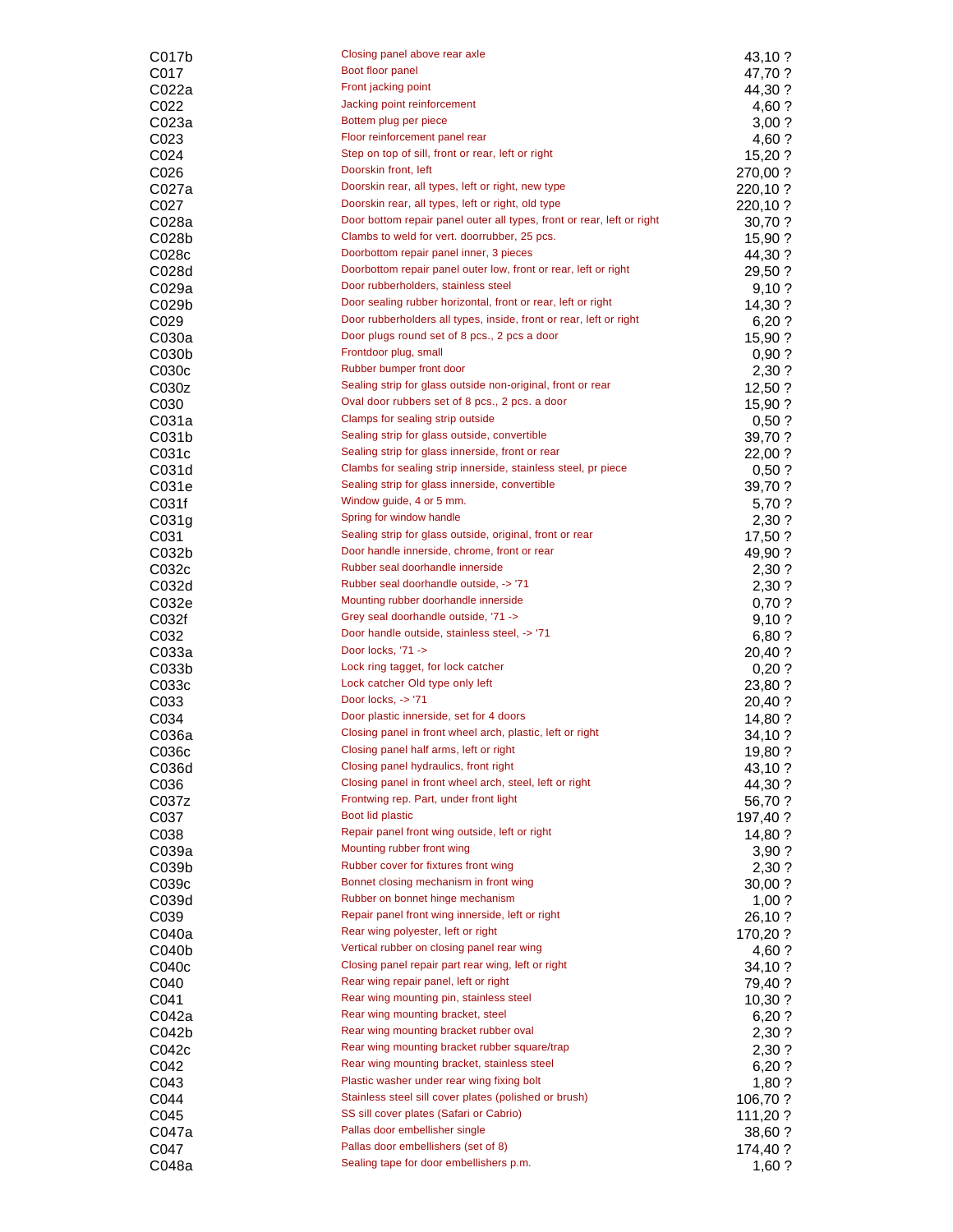| C048                       | Non-pallas door embellishers (set of 8)                                                 | 174,40 ?            |
|----------------------------|-----------------------------------------------------------------------------------------|---------------------|
| C049a                      | Plastic clambs for door emb. small 100 pcs.                                             | 21,60 ?             |
| C049b                      | Door embellishers Pallas small complete set                                             | 224,60 ?            |
| C049 <sub>c</sub>          | Door embellishers Pallas small lower 8 pcs.                                             | 147,50 ?            |
| C049d                      | Door embellishers Pallas small upper 6 pcs.                                             | 111,20 ?            |
| C049                       | Rubber for door embellishers p.m.                                                       | 11,80 ?             |
| C051a                      | Front finishing panel DS<br>Windscreen triplex non-tinted DS                            | 147,50 ?            |
| C053a<br>C053 <sub>b</sub> | Rear window heated, tinted DS                                                           | 106,70 ?            |
| C053c                      | Glass for door, tinted, 5 mm. F/B, L/R                                                  | 215,60 ?<br>52,20 ? |
| C053d                      | Rear window heated, non-tinted DS                                                       | 215,60 ?            |
| C053e                      | Rear side window Safari tinted, L or R                                                  | 56,70 ?             |
| C053                       | Windscreen triplex tinted DS                                                            | 133,90 ?            |
| C054                       | Rubber under windscreen                                                                 | 17,50 ?             |
| C055b                      | Rear window rubber quarter panel Safari grey                                            | 47,70 ?             |
| C055d                      | Closing rubber rear door Safari 3 pcs                                                   | 47,70 ?             |
| C055e                      | Rubberholder lower rear door Safari                                                     | $12,50$ ?           |
| C055f                      | Rubberholder chassis rear door Safari p.m.                                              | $12,50$ ?           |
| C055                       | Windscreen rubber DS black or grey                                                      | 35,20 ?             |
| C056                       | Roofrubber for polyester or Alum. roof (Berline)                                        | 20,40 ?             |
| C057a                      | Roofrubber above rear window, sponge                                                    | 11,40?              |
| CO <sub>57b</sub>          | Puraflex roof kit, tube 310 cc                                                          | 13,00 ?             |
| C057                       | Roofrubber for bonded roof berline<br>Roof repairlist above windscreen upper            | 16,60 ?             |
| C058a                      | Roof repairlist above windscreen lower part                                             | 115,70 ?            |
| C058b                      | Roofrubber Safari                                                                       | 44,30 ?             |
| C058<br>C059a              | Door mirror small Pallas L or R                                                         | 26,10 ?<br>35,20?   |
| C059b                      | Sticker interiormirror black to prevent the sun from burning tape!                      | 1,80?               |
| C059 <sub>c</sub>          | Door mirror Aluminum large L                                                            | 27,30 ?             |
| C059d                      | Rear window sticker, Citroën prefere TOTAL                                              | 5,70 ?              |
| C <sub>059</sub>           | Door mirror SS '71 -> L or R                                                            | 27,30 ?             |
| C061a                      | Chassis and front wing rubbers, 10 pcs.                                                 | 18,80 ?             |
| C061b                      | Rubber between frontwing and wheelarch                                                  | 3,90?               |
| C061                       | Vert. door and rearwing rubber                                                          | 8,40 ?              |
| C062a                      | Frontwing, bonnet rubber -> '65                                                         | 15,90 ?             |
| C062                       | Frontwing, bonnet rubber 2 pcs. 2.6 m., NT                                              | 15,90 ?             |
| C063a                      | Clamps for body rubber flaps, 10 pcs.                                                   | 4,50 ?              |
| C <sub>063</sub>           | Body rubber flaps (set)                                                                 | 65,80 ?             |
| C064a                      | Petroltube on filler neck between tank and fillertube<br>Spring for lid for filler tube | 10,20?              |
| C064b<br>C064g             | Fuel tube hole rubber rightside black or grey                                           | 3,10?<br>6,80 ?     |
| C064                       | Rubber bumper for petrol filler flap                                                    | 1,60?               |
| <b>C066</b>                | Fresh air tube in front wing (diam. 85mm)                                               | 11,40 ?             |
| C067a                      | Fresh air tube in front wing -> '67 (103mm)                                             | 18,20 ?             |
| C067b                      | Fresh air tube cover silver                                                             | 8,00?               |
| C067                       | Fresh air tube in front wing (diam. 103mm)                                              | 11,40 ?             |
| C068a                      | Radiator tunnel cover -> '65                                                            | 42,00 ?             |
| C068b                      | Radiator tunnel cover Injection                                                         | 42,00 ?             |
| C068c                      | Radiator tunnel carb. '66->                                                             | 42,00 ?             |
| C068d                      | Radiator tunnel rubber                                                                  | 4,80 ?              |
| C086                       | Bonnet handle chrome GH '67 ->                                                          | 63,40 ?             |
| C087                       | Fuel filler cap Jaeger                                                                  | 9,10?               |
| C092                       | Boot lid spring                                                                         | 3,40 ?              |
| C095b                      | Chevrons chrome original                                                                | 20,40 ?             |
| C095c                      | Chevrons gold or chrome self adhesive<br>Clip for chevron or monogram                   | 13,60 ?             |
| C095d                      | Monogram DSuper                                                                         | 0,20?               |
| C095<br>C096a              | Windscreen washer rubber for nozzle                                                     | 13,00 ?             |
| C096b                      | Stop for windscreen wiper blades, OT                                                    | 1,30.7<br>6,80 ?    |
| C096c                      | Pump for windscreen washer                                                              | 25,00 ?             |
| C096f                      | Nozzle hose small p.m.                                                                  | 1,30?               |
| CO96 <sub>g</sub>          | Nozzle hose large p.m.                                                                  | $1,80$ ?            |
| C096h                      | Rubber nozzle hose                                                                      | 1,20?               |
| C096                       | Windscreen wiper blades set                                                             | 11,40 ?             |
| C097a                      | Windscreen washer tank '62-'68                                                          | 18,80 ?             |
| C097                       | Windscreen washer tank (last model) org.                                                | 27,30 ?             |
| C098                       | Rear windscreen rubber down                                                             | 20,40 ?             |
| C099                       | Rubber on sill gray (set of 4)                                                          | 45,40 ?             |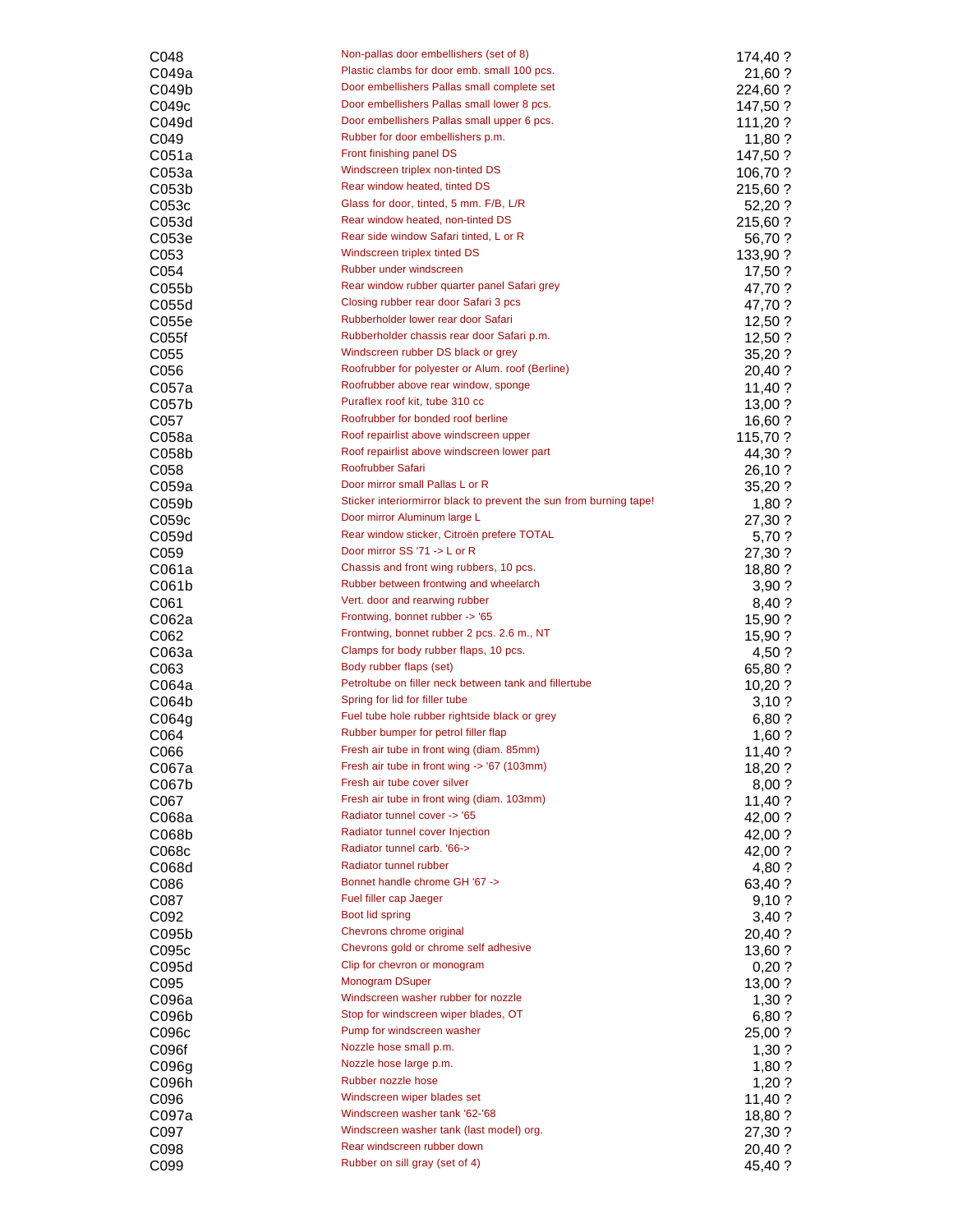| C100               | Rubber between frontwing and bumper                     | 9,10?    |
|--------------------|---------------------------------------------------------|----------|
| C101a              | Wheelcover Non Pallas New type                          | 231,60 ? |
| C <sub>101</sub> b | Wheelcover assembly spring                              | 3,00?    |
| C <sub>101</sub> c | Wheelcover assembly rubber                              | 0,90?    |
| C <sub>101</sub>   | <b>Wheelcover Pallas New type</b>                       | 245,20 ? |
| C105a              | Plastic plug for door panel clip, 10 pcs.               | 4,50 ?   |
| C <sub>105</sub>   | Clip for door panel (metal), 10 pcs.                    | 4,50 ?   |
| C106               | Spoilers for side windscreen (set of 2)                 | 49,90 ?  |
| C <sub>108</sub>   | Sponge rubber for closing panels 4 m.                   | 17,50 ?  |
| C <sub>109</sub>   | Closing panel of the sill                               | 12,50 ?  |
| C <sub>110</sub> b | Repair bracket front wing                               | 15,90 ?  |
| C <sub>110</sub>   | Connection bracket betw. frontwing and bumper           | 15,90 ?  |
| C <sub>112</sub>   | Closing rubber for rear indicator                       | $1,80$ ? |
| C113a              | Spare tire belts 155/165 x 15" tire                     | 23,40 ?  |
| C113b              | Spare tire belts 180/185 x 15" tire                     | 23,40 ?  |
| C <sub>113</sub>   | Spare tire belts 165x400 tire                           | 23,40 ?  |
| C114               | Z-rubber for closing panel 3.8 m.                       | 17,50 ?  |
| C116               | Sealing plug rubber for boot                            | 2,50?    |
| C <sub>117</sub>   | Opener for the bonnet                                   | 6,40 ?   |
| C118               | Tube for cables headlight correction                    | 23,40 ?  |
| C119a              | Clip for plastic bearing headlight height corr.         | 2,30 ?   |
| C119b              | Spring for headlight height corr.                       | 4,60 ?   |
| C <sub>119</sub>   | Cables headlight correction 2 pcs                       | 12,50 ?  |
| C122a              | Rubber holder C-pillar                                  | 5,70 ?   |
| C122               | C-pillar rubber low                                     | 5,70 ?   |
| C <sub>123</sub>   | B-pillar rubber low                                     | 6,80 ?   |
| C <sub>124</sub>   | Sealing sleeve accelerator control                      | 5,70 ?   |
| C125a              | Sealing sleeve for wiring (frontwing) 12mm              | 1,20?    |
| C <sub>125</sub> b | Rubber grommet for the bonnet stay                      | 1,70?    |
| C125c              | Rubber under 'window lowering lever'                    | 1,40 ?   |
| C126a              | Tow bar DS Safari Brink 1500 kgf                        | 224,60 ? |
| C126               | Tow bar DS Saloon Brink 1500 kgf                        | 167,90 ? |
| C127               | Counter plate rear wing Safari                          | 28,40 ?  |
| C128a              | Washer M7 wide original, 10 pcs.                        | 1,50?    |
| C128b              | Washer M7 narrow original, 10 pcs.                      | $1,50$ ? |
| C128c              | Washer M7, 10 pcs.                                      | 1,00?    |
| C128               | Nut M7, 10 pcs.                                         | 1,50?    |
| C129a              | Bolt M5 x 16, 10 pcs.                                   | 1,50?    |
| C129b              | Bolt M5 x 12, 10 pcs.                                   | 1,50?    |
| C129 <sub>c</sub>  | Bolt M5 x 16 SS, 10 pcs.                                | 2,50?    |
| C129d              | Bolt M5 x 12 SS, 10 pcs.                                | 2,50 ?   |
| C129               | Bolt M5 x 30, 10 pcs.                                   | 1,50?    |
| C130a              | Bolt M7 x 20, 10 pcs.                                   | 3,00 ?   |
| C <sub>130</sub>   | Bolt M7 x 40, 10 pcs.                                   | 3,00?    |
| C131a              | Washer M5, 20 pcs.                                      | 1,00?    |
| C131b              | Cagemutter M5 brass 10 pcs.                             | 7,00?    |
| C131c              | Original ring M5 wide                                   | 1,50?    |
| C131d              | Original ring M5 small                                  | $1,50$ ? |
| C131               | Nut M5, 10 pcs.                                         | 1,50?    |
| C133a              | All 12 nuts for the Safari luggage rack                 | 22,70 ?  |
| C133b              | Gummi set for the Safari luggage rack                   | 59,00 ?  |
| C <sub>133</sub>   | Spring for luggage rack rod Safari                      | 1,80 ?   |
| C <sub>136</sub>   | Roof antenna                                            | 12,50 ?  |
| C137b              | Bumperrose in the front middle SS                       | 25,00 ?  |
| C138a              | Bumperpart upper rear polished                          | 115,70 ? |
| C138b              | Bumperrose rear left or right polished                  | 57,90 ?  |
| E005b              | Headlight unit, H4, -> '67                              | 47,70 ?  |
| E005c              | Nylon end piece for headlamps device, '68 ->            | 6,80 ?   |
| E005e              | Headlight unit Duplo, SEV Marchal                       | 49,90 ?  |
| E005f              | Headlight damper unit                                   | 23,40 ?  |
| E005               | Headlight unit, H1, -> '67 with movement                | 45,40 ?  |
| E007a              | Indicator for old nose, plastic Left                    | 56,70 ?  |
| E007b              | Indicator for old nose, stainless steel, L or R, -> '65 | 79,40 ?  |
| E008a              | Rustfree cover for indicator DS front L or R            | 21,60 ?  |
| E008               | Cover for indicator DS front, L or R, '68 ->            | 23,80 ?  |
| E009a              | Bracket for indicator rear, SS                          | 13,00 ?  |
| E009b              | Rubber for lampholder rear indicator, DS Saloon         | 7,10 ?   |
| E009c              | Indicator cover for cab. Rear                           | 79,40 ?  |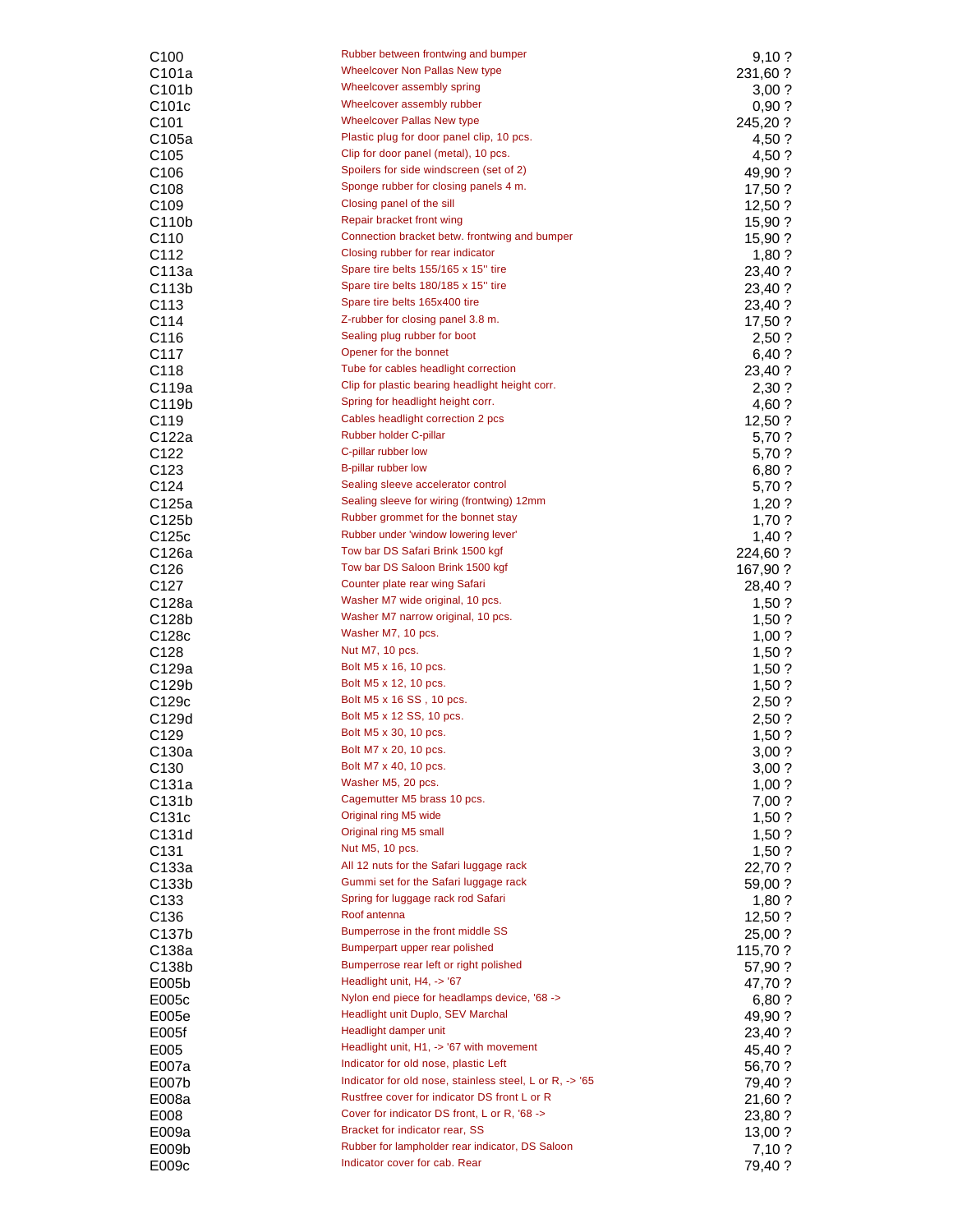| E009                      |           | Cover for indicator DS Berline rear                                         | 12,50?              |
|---------------------------|-----------|-----------------------------------------------------------------------------|---------------------|
| E010a                     |           | Cover for interior lamp Safari (break) rear                                 | 9,80 ?              |
| E011b                     |           | Relay for indicator switch, '67 ->                                          | 12,10?              |
| E011c                     |           | Relay for indicator switch, 3 wires, '67 ->                                 | 17,00 ?             |
| E012                      |           | Light switch                                                                | 35,20 ?             |
| E027                      |           | Pallas rear light cap, original, '69 ->                                     | 79,40 ?             |
| E030a                     |           | Rear light cap Non Pallas last modell                                       | 68,10 ?             |
| E030                      |           | Rear light complete, non-Pallas, '72 -> (last model)                        | 88,50 ?             |
| E032a                     |           | H4 bulb yellow, 55 Watt<br>H4 bulb white, 55 Watt                           | 7,50 ?              |
| E032b                     |           |                                                                             | 6,20 ?              |
| E032c                     |           | Yellow bulb, 45 Watt<br>White bulb, 45 Watt                                 | 4,30 ?              |
| E032d                     |           | White bulb, 10 Watt                                                         | 1,70 ?              |
| E032e<br>E032f            |           | Park light bulb                                                             | 1,20?               |
|                           |           | Lamp for revers/license plate 5 Watt                                        | 1,30 ?              |
| E032g                     |           | Indicator lamp 21 Watt                                                      | 1,50?               |
| E032j<br>E032k            |           | <b>Brakelight bulb 15 Watt</b>                                              | 1,50?               |
| E032I                     |           | Duplo light bulb with 3 connect. Bajonet                                    | 1,40?<br>3,40 ?     |
| E032                      |           | H1 bulb white, 55 Watt                                                      | 3,40?               |
|                           |           |                                                                             |                     |
| <b>Brakes</b>             |           |                                                                             |                     |
| A012                      |           | Brake discs, set, '65 ->                                                    | 68,10 ?             |
| A014                      |           | Brake pads, $\sim$ '65                                                      | 49,90 ?             |
| A015a                     |           | <b>Brake pads, Textar</b>                                                   | 108,90?             |
| A015b                     |           | Grinding blocks for brake discs                                             | 104,40 ?            |
| A015                      |           | Brake pads, '65 ->                                                          | 56,80 ?             |
| A017                      |           | Handbrake pads, org. Citroën                                                | 34,10 ?             |
| A019                      |           | Handbrake pad spring                                                        | 0,90?               |
| A020a                     |           | Handbrake handle, plastic                                                   | 12,10?              |
| A020b                     |           | Handbrake cable, old type                                                   | 23,40 ?             |
| A020                      |           | Handbrake cable, all types, '65 ->                                          | 30,70 ?             |
| A021                      |           | Brake caliper mounting rubber                                               | 5,70 ?              |
| A048                      |           | Brake shoes back, DS Saloon                                                 | 39,80 ?             |
| A049                      |           | Brake shoes back, DS Safari, set of four<br>Clutch pedal pad small or large | 47,70 ?             |
| C <sub>120</sub>          |           | Circular mushroom brake pedal pad                                           | 9,10 ?              |
| C121a                     |           | Hand brake pedal pad                                                        | 11,60 ?             |
| C121b                     |           | Brake pedal pad                                                             | 9,10?               |
| C <sub>121</sub><br>D-419 |           | Rear brakeshoe DS Break                                                     | 9,10?               |
| D-420                     | DS451016A | Rear brakeshoe DS                                                           | 65,60 ?             |
| D-647                     | 5441051   | Front brakepads DS Textar/valeo                                             | 61,80 ?<br>121,50 ? |
| D-720                     | 5403825   | Handbrakpads set DS gk                                                      | 58,10 ?             |
| D-827                     | 95663073  | Front brakepads DS gk                                                       | 75,60 ?             |
| $E-512$                   | 96085783  | Hydraulic tube rubber 6,35/12 mm LHM                                        | 1,00?               |
| E-698                     |           | 8,5 meters hydraulic tube D6,35mm                                           | 58,30 ?             |
| $E-826$                   | 5405273   | Front brakedisc DS (price pr. piece!)                                       | 52,50 ?             |
| E013                      |           | Switch for brake light DS (DV/DY)                                           | 5,70 ?              |
| H008                      |           | Brake accumulator DS, 40 bar, 2-holes, LHS                                  | 61,30 ?             |
| H <sub>009</sub>          |           | Brake accumulator DS, 40 bar, 3-holes, LHS                                  | 61,30 ?             |
| H <sub>020</sub>          |           | Brake accumulator DS, 40 bar, 2-holes, LHM                                  | 49,90 ?             |
| H <sub>021</sub>          |           | Brake accumulator DS, 40 bar, 3-holes, LHM                                  | 49,90 ?             |
| H080                      |           | Brake caliper, LHM                                                          | 97,60 ?             |
| H081a                     |           | Brake caliper, ->'65, LHS, new pistons                                      | 260,90?             |
| H081b                     |           | Brake segment, ->'65, LHS, new pistons                                      | 143,00 ?            |
| H081                      |           | Brake caliper (last model), LHS                                             | 111,20?             |
| H082a                     |           | Rebuildkit brake caliper, ->'65, 2 sets, LHS                                | 9,10?               |
| H082b                     |           | O-ring for the air valve                                                    | 0,90?               |
| H082                      |           | Rebuildkit brake caliper (1 set), new type                                  | 17,00 ?             |
| H083a                     |           | Rear brake cyl. safari (break), LHM                                         | 52,20 ?             |
| H083b                     |           | Rear brake cyl. berline, LHS                                                | 47,70 ?             |
| H083c                     |           | Rear brake cyl. safari (break), LHS                                         | 63,60 ?             |
| H083d                     |           | Rebuildkit rear brake cyl. berline (break)                                  | 15,90 ?             |
| H083e                     |           | Rebuildkit rear brake cyl. safari (break)                                   | 20,40 ?             |
| H083                      |           | Rear brake cyl. berline, LHM                                                | 36,30 ?             |
| H098                      |           | Rubber dust cover for aluminium main brake cylinder                         | 8,40 ?              |
| H <sub>099</sub>          |           | Rubber dust cover for steel main brake cylinder                             | 13,00 ?             |
| H115a                     |           | Fluid seal, 6,35 mm, for brake acc., LHM                                    | 1,60 ?              |
| H <sub>137</sub>          |           | Brake valve aluminium, LHS                                                  | 93,00 ?             |
| H <sub>138</sub>          |           | Brake valve aluminium, LHM                                                  | 79,40 ?             |
|                           |           |                                                                             |                     |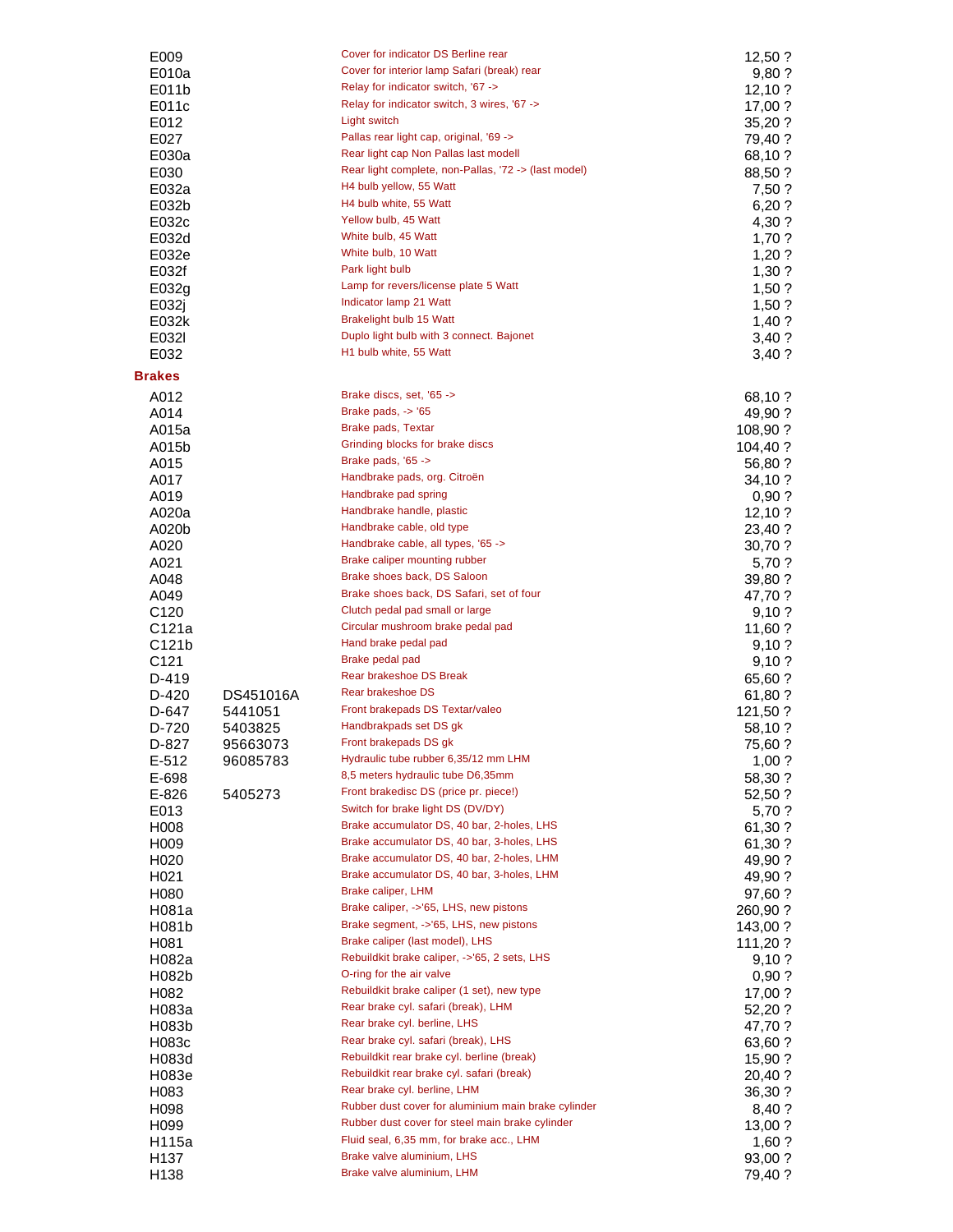| H <sub>139</sub>  | Brake valve steel, LHM                                                 | 102,10 ? |
|-------------------|------------------------------------------------------------------------|----------|
| H145a             | Connecting tube for flex. rear brake pipe, left                        | 15,90 ?  |
| H145c             | Nut for flexible brake pipe                                            | $1,80$ ? |
| H145d             | Mounting brackets for flexible brake pipe, 2 pc.                       |          |
|                   | Flexible brake pipe, LHS                                               | 19,30 ?  |
| H145e             |                                                                        | 31,80 ?  |
| H145f             | Brake pipe, 50 cm                                                      | 9,10?    |
| H145              | Flexible rear brake pipe, LHM                                          | 26,10 ?  |
| <b>Chassis</b>    |                                                                        |          |
|                   | Repair panel rear part innerwing, left or right                        |          |
| C003a             |                                                                        | 30,70 ?  |
| COO3b             | Repair panel lower part innerwing, left or right                       | 30,70 ?  |
| C003              | Innerwing DS berline, left or right                                    | 220,10 ? |
| C004b             | Adjusting bracket repair pin                                           | 16,60 ?  |
| C004              | Rear bumper support, left or right                                     | 21,10 ?  |
| C006a             | Gusset for shelf (above innerwing rear), left or right                 | 17,00 ?  |
| C006              | Triangular reinforcement on innerwing, left or right                   | 13,00 ?  |
| C008b             | Outside rim raingutter                                                 | 5,70 ?   |
| C008              | Raingutters, set                                                       | 29,50 ?  |
|                   | Elephant's ear rubber, left                                            |          |
| C010a             | Elephant's ear, left                                                   | 4,60 ?   |
| C010              |                                                                        | 23,80 ?  |
| C011a             | Elephant's ear rubber, right                                           | 4,60 ?   |
| C011z             | Rearpanel complete powdercoated black                                  | 181,50 ? |
| C011              | Elephant's ear, right                                                  | 39,70 ?  |
| C012a             | Support plate rear wing, 2 pieces                                      | 16,60 ?  |
| C012              | Rearpanel complete sinc plated                                         | 172,50 ? |
| C013              | Rearpanel sides, left or right                                         | 17,00 ?  |
| C014              | Rubberholder rear panel                                                | 9,10?    |
| C015              | Rearpanel Z -profile                                                   | 10,20?   |
|                   | Boot floor panel original shape                                        |          |
| C017a             |                                                                        | 70,40 ?  |
| C017              | Boot floor panel                                                       | 47,70 ?  |
| C018a             | Floor panel 1.3 x 1.4m original shape                                  | 612,60 ? |
| C018b             | Petrol tank floor panel original shape                                 | 295,00 ? |
| C018c             | Panel under rear axle                                                  | 79,40 ?  |
| C018              | Petrol tank floor panel                                                | 63,60 ?  |
| C019a             | Vertical inner sill L- profile, left or right                          | 8,00?    |
| C019b             | Horizontal sill, Safari (break), left or right                         | 36,30 ?  |
| C019              | Horizontal sill, Berline, left or right                                | 29,50 ?  |
| C020a             | Reinforcement horizontal sill, Safari (Break), left or right           | 19,30 ?  |
|                   | Reinforcement horizontal sill, Berline, left or right                  |          |
| C020              |                                                                        | 14,80 ?  |
| C021a             | Vertical sill outside, Safari (Break), left or right                   | 19,30 ?  |
| C021              | Vertical sill outside, Berline, left or right                          | 17,00 ?  |
| C022a             | Front jacking point                                                    | 44,30 ?  |
| C022              | Jacking point reinforcement                                            | 4,60 ?   |
| C023a             | Bottem plug per piece                                                  | 3,00?    |
| C023              | Floor reinforcement panel rear                                         | 4,60 ?   |
| C028a             | Door bottom repair panel outer all types, front or rear, left or right | 30,70 ?  |
| C028c             | Doorbottom repair panel inner, 3 pieces                                | 44,30 ?  |
| C028d             | Doorbottom repair panel outer low, front or rear, left or right        | 29,50 ?  |
| C029a             | Door rubberholders, stainless steel                                    |          |
|                   | Door rubberholders all types, inside, front or rear, left or right     | 9,10?    |
| C029              |                                                                        | 6,20?    |
| C038              | Repair panel front wing outside, left or right                         | 14,80 ?  |
| C039              | Repair panel front wing innerside, left or right                       | 26,10 ?  |
| C040 <sub>c</sub> | Closing panel repair part rear wing, left or right                     | 34,10 ?  |
| C040              | Rear wing repair panel, left or right                                  | 79,40 ?  |
| C044              | Stainless steel sill cover plates (polished or brush)                  | 106,70 ? |
| C045              | SS sill cover plates (Safari or Cabrio)                                | 111,20?  |
| C047a             | Pallas door embellisher single                                         | 38,60 ?  |
| C047              | Pallas door embellishers (set of 8)                                    | 174,40 ? |
| C048a             | Sealing tape for door embellishers p.m.                                |          |
|                   |                                                                        | $1,60$ ? |
| C048              | Non-pallas door embellishers (set of 8)                                | 174,40 ? |
| C049a             | Plastic clambs for door emb. small 100 pcs.                            | 21,60 ?  |
| C049b             | Door embellishers Pallas small complete set                            | 224,60 ? |
| C049c             | Door embellishers Pallas small lower 8 pcs.                            | 147,50 ? |
| C049d             | Door embellishers Pallas small upper 6 pcs.                            | 111,20 ? |
| C049              | Rubber for door embellishers p.m.                                      | 11,80 ?  |
| C051a             | Front finishing panel DS                                               | 147,50 ? |
| C055c             | Repair panels quarter panel Saf. 4 pcs L or R                          | 61,30 ?  |
| C055e             | Rubberholder lower rear door Safari                                    | 12,50?   |
|                   | Rubberholder chassis rear door Safari p.m.                             |          |
| C055f             |                                                                        | 12,50 ?  |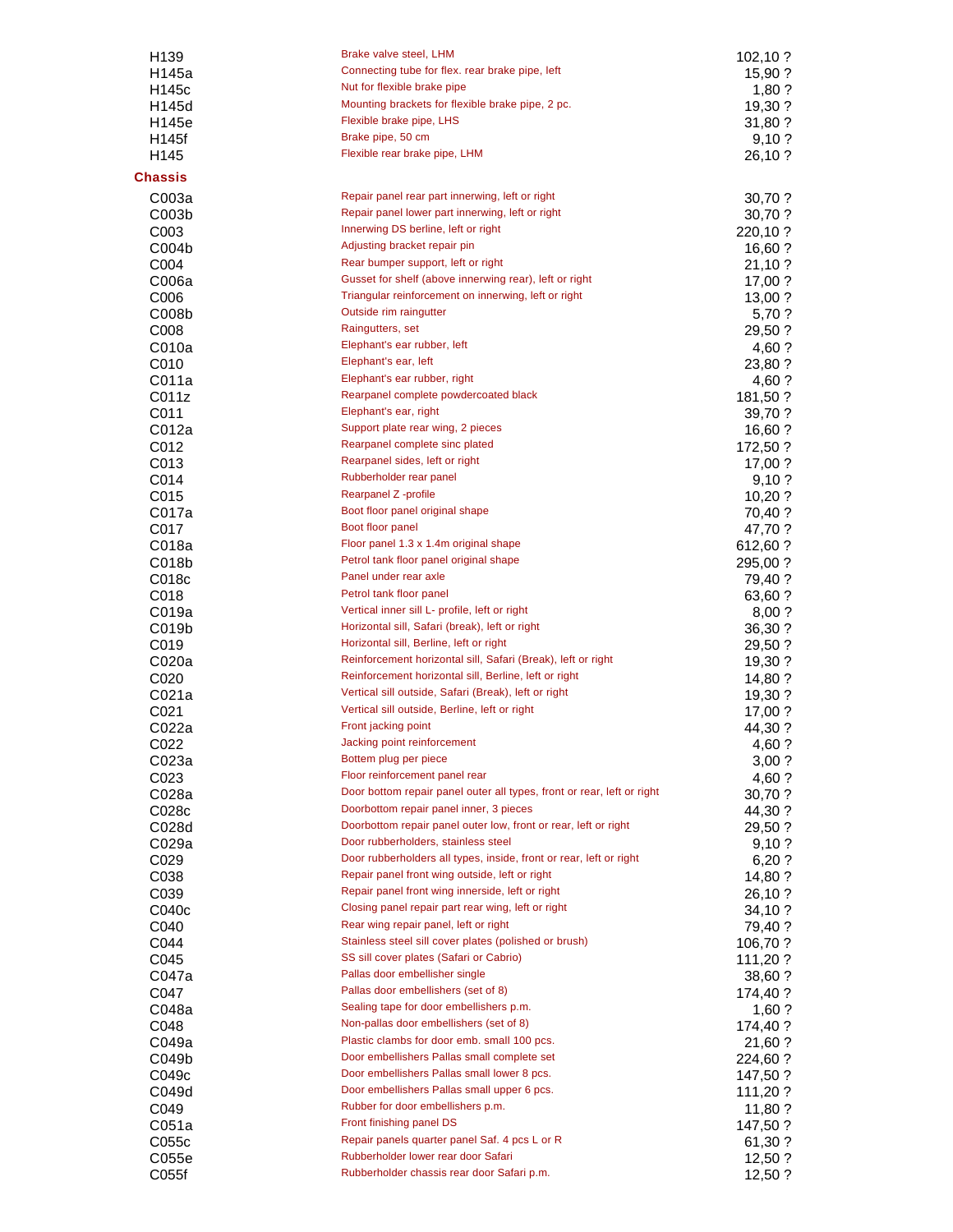| C058a            | Roof repairlist above windscreen upper                                   | 115,70 ?          |
|------------------|--------------------------------------------------------------------------|-------------------|
| C058b            | Roof repairlist above windscreen lower part                              | 44,30 ?           |
| C061a            | Chassis and front wing rubbers, 10 pcs.                                  | 18,80 ?           |
| C061b            | Rubber between frontwing and wheelarch<br>Bonnet handle chrome GH '67 -> | 3,90?             |
| C086<br>C087     | Fuel filler cap Jaeger                                                   | 63,40 ?<br>9,10?  |
| C091             | C- pillar repair panel L or R                                            | 35,20 ?           |
| C095b            | Chevrons chrome original                                                 | 20,40 ?           |
| C095c            | Chevrons gold or chrome self adhesive                                    | 13,60 ?           |
| C095d            | Clip for chevron or monogram                                             | 0,20?             |
| C095             | Monogram DSuper                                                          | 13,00 ?           |
| C099             | Rubber on sill gray (set of 4)                                           | 45,40 ?           |
| C <sub>100</sub> | Rubber between frontwing and bumper                                      | 9,10?             |
| C <sub>108</sub> | Sponge rubber for closing panels 4 m.                                    | 17,50 ?           |
| C <sub>109</sub> | Closing panel of the sill                                                | $12,50$ ?         |
| C110b            | Repair bracket front wing                                                | 15,90 ?           |
| C114             | Z-rubber for closing panel 3.8 m.                                        | 17,50 ?           |
| C115             | Sealing plug for floor<br>Sealing plug rubber for boot                   | 2,50?             |
| C116<br>C118     | Tube for cables headlight correction                                     | 2,50 ?            |
| C119a            | Clip for plastic bearing headlight height corr.                          | 23,40 ?<br>2,30 ? |
| C119b            | Spring for headlight height corr.                                        | 4,60 ?            |
| C <sub>119</sub> | Cables headlight correction 2 pcs                                        | 12,50 ?           |
| C122a            | Rubber holder C-pillar                                                   | 5,70 ?            |
| C <sub>122</sub> | C-pillar rubber low                                                      | 5,70 ?            |
| C123a            | Rubber holder B-pillar                                                   | 4,60 ?            |
| C <sub>123</sub> | B-pillar rubber low                                                      | 6,80 ?            |
| <b>Clutch</b>    |                                                                          |                   |
| A001             | Clutch driven plate, Textar, ->'65                                       | 61,30 ?           |
| A002a            | Clutch driven plate, Valeo, '65 ->                                       | 81,70 ?           |
| A002             | Clutch driven plate, Ferodo, '65 ->                                      | 61,30 ?           |
| A003             | Pressure plate, finger, -> '65                                           | 111,20 ?          |
| A004a            | Pressure plate, finger, '65 - '71                                        | 99,90 ?           |
| A005             | Pressure plate diaphragm, '71 ->                                         | 68,10 ?           |
| A006             | Ball thrust bearing, -> '65                                              | 54,50 ?           |
| A007a            | Lever for push rod DV, clutch, ID19B/DSpec, -> '71                       | 11,40 ?           |
| A007b            | Bearing for release bearing, '65 -> '71                                  | 29,50 ?           |
| A007c            | Lever for push rod big, '71 ->                                           | 11,40 ?           |
| A007d            | Bearing for clutch lever<br>Spring for pressure bearing diafragm.        | 3,90?             |
| A007z<br>A007    | Ball thrust bearing for finger press plate                               | 1,20?             |
| A008a            | Ball bearing in flywheel, 6302ZZ                                         | 52,20 ?<br>7,50 ? |
| A008             | Release bearing for diaphragm, orig. Citroën                             | 43,20 ?           |
| A010a            | Clutch cable, $I = 495$ mm, $62 - 65$                                    | 23,40 ?           |
| A010b            | Flexible drive for 4 or 5 speed gearb., upper part, nieuw type           | 18,90 ?           |
| A010c            | Flexible drive for 4 or 5 speed gearb., lower part                       | 18,90 ?           |
| A010             | Clutch cable carb. or inj., four different types, '66 ->                 | 23,40 ?           |
| A022             | Tripode with bearings, high model, '65 ->                                | 238,30 ?          |
| A023             | Tripode dustcover, '65 ->                                                | 15,90 ?           |
| A024             | Tripode dustcover for aluminium housing                                  | 14,80 ?           |
| A025             | Tripode dustcover, -> '65                                                | 14,80 ?           |
| A026             | Drive shaft, $\sim$ '65<br>Drive shaft, '65 ->                           | 179,30 ?          |
| A027a            | Plastic cover drive shaft bearing, '65 ->                                | 206,50 ?          |
| A027d<br>A027e   | Drive shaft anti vibration rubber, '65 ->                                | 2,10 ?            |
| A028             | Drive shaft dust cover wheelside                                         | 11,60 ?<br>12,50? |
| A054             | Mounting rubber +nylon bush. for gearbox relay                           | 8,00?             |
| A055             | Clutch arm fork rubber                                                   | 11,60 ?           |
| A056             | Shift stick rubber, '65 ->                                               | 11,60 ?           |
| A057             | Clutch cable Olt type orig.                                              | 27,30 ?           |
| C <sub>120</sub> | Clutch pedal pad small or large                                          | 9,10?             |
| H065             | Clutch cylinder carburettor, LHM                                         | 65,80 ?           |
| H066             | Clutch cylinder carburettor, LHS                                         | 79,40 ?           |
| H067a            | Rebuildkit clutch cylinder with spring, LHM                              | 19,30 ?           |
| H067b            | Dust cover clutch cylinder large or small                                | 13,00 ?           |
| H067d            | O-ring clutch cylinder                                                   | 6,20?             |
| H067             | Clutch cylinder injection, LHM                                           | 79,40 ?           |
| H068             | Clutch reengagement control for carb-engines, LHM                        | 106,70 ?          |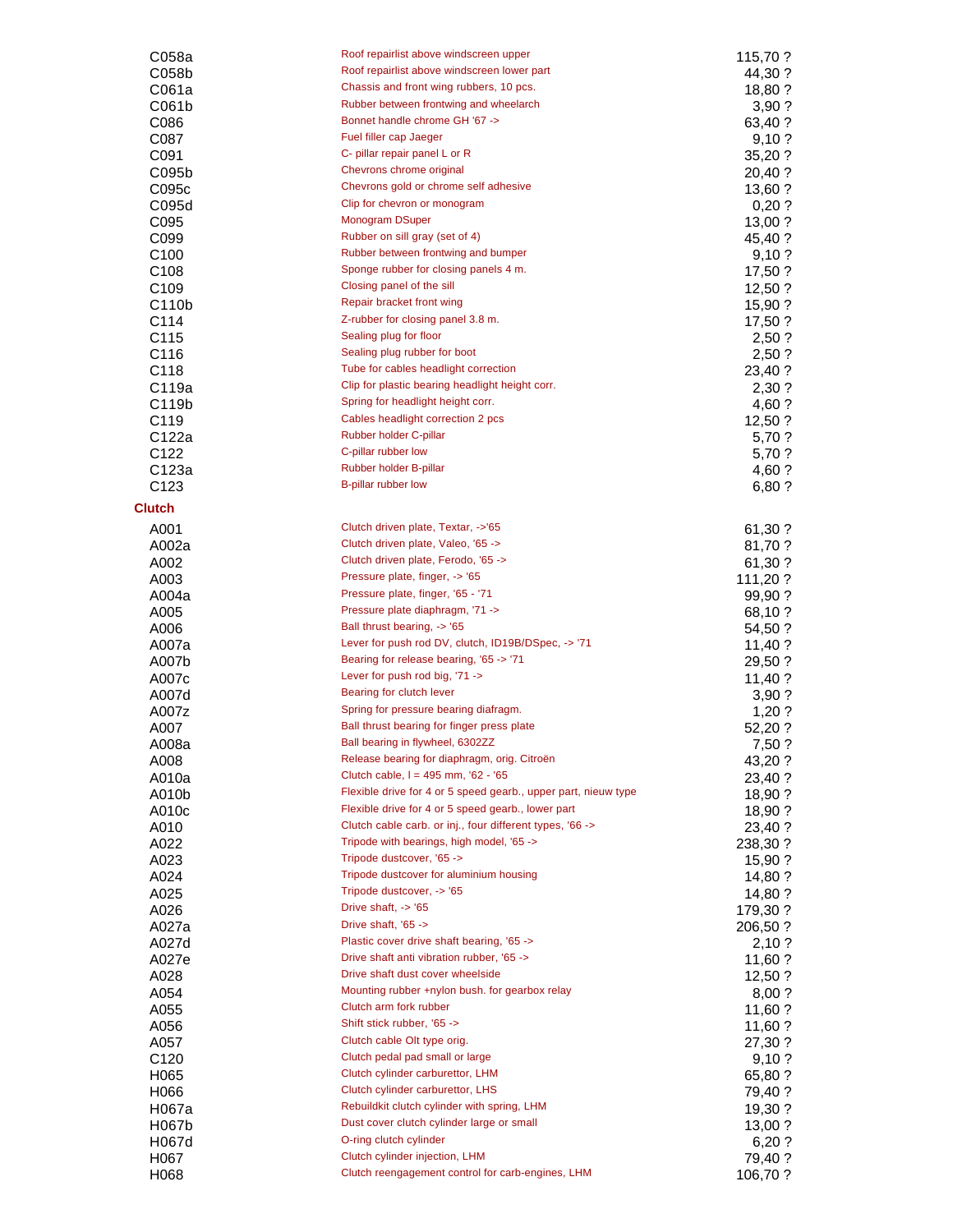| H069                     |            | Clutch reengagement control for injection engines, LHM                                 | 106,70 ?             |
|--------------------------|------------|----------------------------------------------------------------------------------------|----------------------|
| H070a                    |            | O-ring clutch reengagement control                                                     | 1,20?                |
| H <sub>0</sub> 70        |            | Clutch reengagement control for carb.-engines, LHS                                     | 129,40 ?             |
| H071a                    |            | Rebuildkit centrifugal regulator, LHM/LHS<br>Centrifugal regulator carb. and inj., LHM | 45,20 ?              |
| H071<br>H072             |            | Centrifugal regulator LHS                                                              | 120,30 ?<br>131,60 ? |
| H073a                    |            | Hydraulic bloc, LHM                                                                    | 133,90 ?             |
| H073b                    |            | Hydraulic bloc, LHS                                                                    | 156,60 ?             |
| H073                     |            | Silent bloc centrifugal regulator                                                      | 8,90 ?               |
| $J-828$                  | 2055G5     | Clutch set to CX 25 ie                                                                 | 76,70 ?              |
| $J-831$                  |            | Clutch kit DS diafragma                                                                | 230,80 ?             |
| M028a                    |            | Support rubber above gearbox (2 half shelves)                                          | 21,60 ?              |
| M056                     |            | Gearbox oil, SAE 90, 1 litre                                                           | 4,30 ?               |
| <b>Cooling System</b>    |            |                                                                                        |                      |
| $V-481$                  |            | Thermostat DS19/21                                                                     | 15,10?               |
| $V-482$                  |            | Thermostat DS 23                                                                       | 12,10?               |
| $V - 630$                | <b>NML</b> | <b>Waterpump ID/DS</b>                                                                 | 76,00 ?              |
| <b>Engine</b>            |            |                                                                                        |                      |
| A-726                    | 5413615    | Oilpressure transmitter DS                                                             | 8,40 ?               |
| A008a                    |            | Ball bearing in flywheel, 6302ZZ<br><b>Ball bearing camshaft</b>                       | 7,50 ?               |
| A009a<br>A009            |            | Oil seal camshaft                                                                      | 7,50 ?<br>4,60 ?     |
| C064a                    |            | Petroltube on filler neck between tank and fillertube                                  | 10,20 ?              |
| C064 <sub>c</sub>        |            | Fuel tube original 7 mm                                                                | 4,60 ?               |
| C064d                    |            | Fuel tube for LPG cars 7 mm                                                            | 5,70 ?               |
| C064e                    |            | Fuel tube nylon 8 x 6 p.m.                                                             | 5,00?                |
| CO64g                    |            | Fuel tube hole rubber rightside black or grey                                          | 6,80 ?               |
| C066                     |            | Fresh air tube in front wing (diam. 85mm)                                              | 11,40 ?              |
| C067a                    |            | Fresh air tube in front wing -> '67 (103mm)                                            | 18,20 ?              |
| C067b                    |            | Fresh air tube cover silver<br>Sponge rubber around heater inlet                       | 8,00?                |
| C067d<br>C067            |            | Fresh air tube in front wing (diam. 103mm)                                             | 4,80 ?<br>11,40 ?    |
| C068a                    |            | Radiator tunnel cover -> '65                                                           | 42,00 ?              |
| C068b                    |            | Radiator tunnel cover Injection                                                        | 42,00 ?              |
| C068c                    |            | Radiator tunnel carb. '66->                                                            | 42,00 ?              |
| C068d                    |            | Radiator tunnel rubber                                                                 | 4,80 ?               |
| C087                     |            | Fuel filler cap Jaeger                                                                 | 9,10?                |
| C089                     |            | Steering wheel new black foam DS                                                       | 197,40 ?             |
| C096a                    |            | Windscreen washer rubber for nozzle                                                    | 1,30?                |
| C097a                    |            | Windscreen washer tank '62-'68                                                         | 18,80 ?              |
| C097                     |            | Windscreen washer tank (last model) org.<br>Spare tire belts 165x400 tire              | 27,30 ?              |
| C113<br>C <sub>120</sub> |            | Clutch pedal pad small or large                                                        | 23,40 ?<br>9,10?     |
| C <sub>124</sub>         |            | Sealing sleeve accelerator control                                                     | 5,70 ?               |
| E000                     |            | Starter DS, all types, 9 teeth, Valeo                                                  | 163,40 ?             |
| E001a                    |            | Starter DS, all types, Bendix, 10 teeth                                                | 179,30 ?             |
| E001b                    |            | Spring for starter engine, round, Ducellier, -> '68                                    | 12,50?               |
| E001c                    |            | Bendix 9 teeth for Ducellier, '65 ->                                                   | 31,80 ?              |
| E001d                    |            | Spring for Bendix Paris-Rhone, flat, -> '68                                            | 16,60 ?              |
| E001                     |            | Starter DS, all types, Bendix, 9 teeth                                                 | 147,50 ?             |
| E002                     |            | Alternator with new windings<br>Alternator, -> '67                                     | 179,30 ?             |
| E003a<br>E003            |            | Alternator, '67 ->                                                                     | 167,70 ?<br>147,50 ? |
| E004a                    |            | Earth cable, battery on right side                                                     | 12,50 ?              |
| E004b                    |            | Earth cable with 2 wires for battery on left side                                      | 16, 10?              |
| E004 <sub>c</sub>        |            | Cablebundle DS19 '68, 3 relais (all types available)                                   | 270,00 ?             |
| E004d                    |            | Injection cable 12 pins                                                                | 72,60 ?              |
| E004e                    |            | Cover injection plug                                                                   | 9,10 ?               |
| E004                     |            | Starter relay, short wire, '65 ->                                                      | 56,70 ?              |
| E015a                    |            | Sparkplug protection tube<br>Plug on scuttle                                           | 2,30?                |
| E015b                    |            | Sparkplug DS, Eyquem                                                                   | 3,40 ?               |
| E015<br>E016a            |            | Sparkplug leads, injection                                                             | 2,00?<br>22,00 ?     |
| E016                     |            | Sparkplug leads, 67 ->                                                                 | 19,30 ?              |
| E017a                    |            | Distributor cap, Ducellier, flat                                                       | 11,40 ?              |
| E017b                    |            | Distributor cap, Ducellier with contact on top                                         | 6,80 ?               |
| E017c                    |            | Distributor cap, SEV with contact on top                                               | 9,10?                |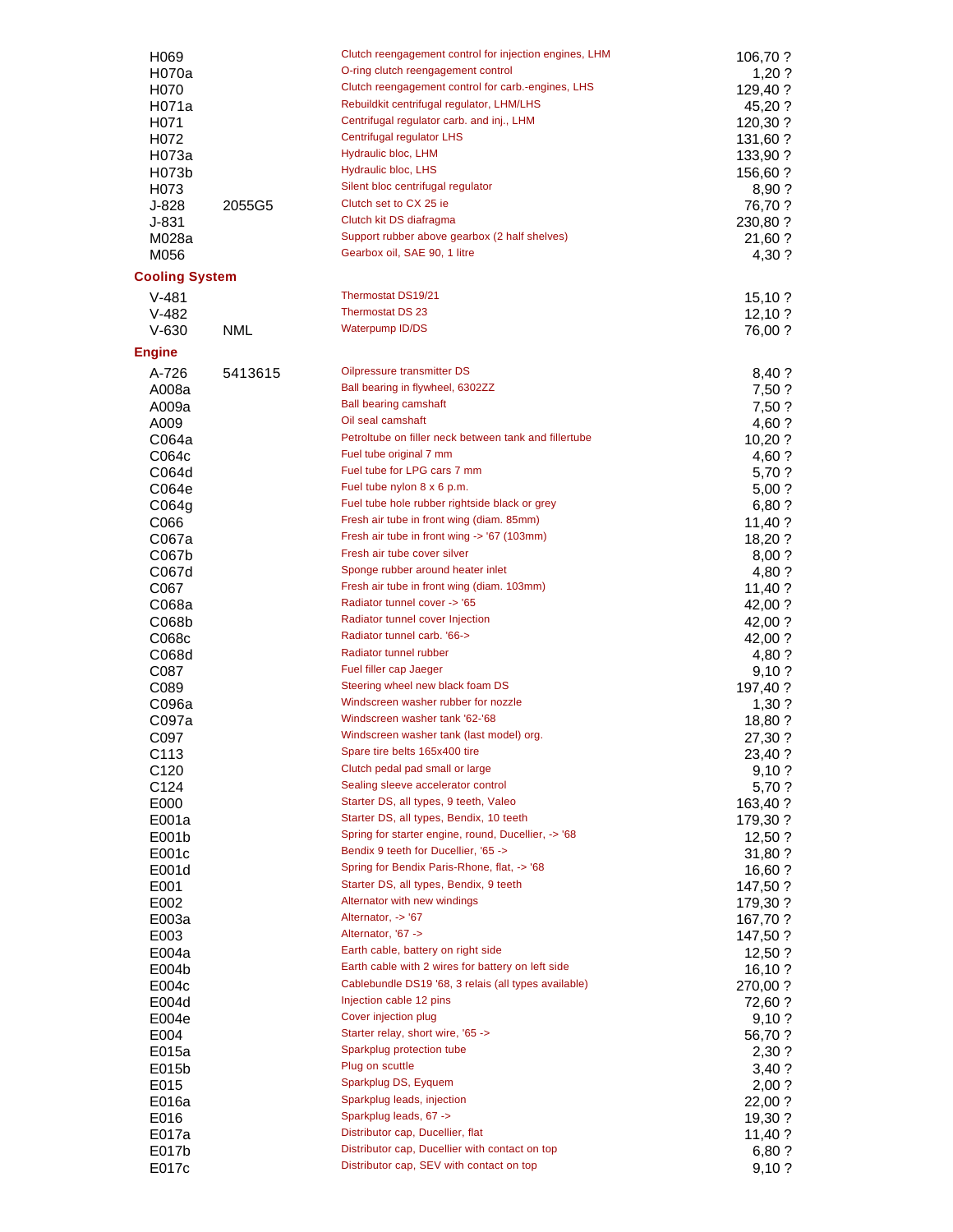| E017d             | Distributor cap, Bosch injection                                  | $11,40$ ? |
|-------------------|-------------------------------------------------------------------|-----------|
| E017e             | Distributor cap SEV handmodel                                     | 15,90 ?   |
| E017f             | Distributor cap SEV cassette                                      | 11,40?    |
| E017h             | Distributor cap SEV upper connection, -> 65                       | 11,40 ?   |
| E018a             | <b>Rotor Ducellier</b>                                            | 5,70 ?    |
| E018b             | Rotor Bosch for injection                                         | 5,70 ?    |
|                   | Rotor SEV, all types                                              | 9,10?     |
| E018c             | Rotor SEV springing OT                                            |           |
| E018d             |                                                                   | 9,10?     |
| E018e             | Rotor SEV for cassette                                            | 9,10?     |
| E019a             | Points, Ducellier                                                 | 4,60 ?    |
| E019b             | Points, SEV, small, 65 ->                                         | 11,40?    |
| E019 <sub>c</sub> | Points, Bosch, injection (left or right mounted)                  | 5,70 ?    |
| E019e             | Points, Ducellier, -> '65                                         | 6,80 ?    |
| E019f             | Points $SEV, ->65$                                                | 9,10?     |
| E020              | Points, SEV, DS                                                   | 17,00 ?   |
| E021              | Simmering ignition housing                                        | 2,10?     |
| E022a             | Chopper set electr. ign. Lumenition                               | 18,20 ?   |
| E022b             | Optical switch (Lumenition system)                                | 81,70 ?   |
| E022              | Electronic ignition Lumenition DS div.                            | 194,00 ?  |
| E023b             | <b>Constant Energy Kit DS (Lumenition system)</b>                 | 270,00?   |
|                   | Distributor, SEV, '66 - '71                                       |           |
| E024              |                                                                   | 102, 10?  |
| E025              | Coil, 12 Volt, Ducellier, with or without resistance              | 34,10 ?   |
| E026a             | Spring for battery holder                                         | $1,80$ ?  |
| E028b             | Condenser, Bosch for injection                                    | 5,70 ?    |
| E028c             | Condenser SEV cassette                                            | 5,70 ?    |
| E028              | Condenser, Ducellier / SEV                                        | 3,00?     |
| E031              | Alternator regulator, electronic, '65 ->                          | 88,50 ?   |
| E033              | Fusible 20 A, 10 pieces                                           | $1,40$ ?  |
| E034              | Ignition gauge                                                    | 21,10 ?   |
| H134b             | Rubberbend for returnhose                                         | 9,80?     |
| H134c             | Insert for rubberbend front (4&7)                                 | 3,90?     |
| H134d             | Insert for rubberbend rear (4&4)                                  | 3,90?     |
| H141              | Sticker LHM, antigel or oil                                       | 1,20?     |
|                   | Piston ring set, 78 mm, -> '65                                    |           |
| M001a             |                                                                   | 62,40 ?   |
| M001              | Pistons & liners ID19/DS19, -> '65                                | 388,00 ?  |
| M003a             | Piston ring set, 86 mm                                            | 69,30 ?   |
| M003              | Pistons & liners ID19B/DS20, 86 mm                                | 388,00 ?  |
| M004a             | Piston ring set, 90 mm                                            | 76,10 ?   |
| M004z             | Piston ring set DS23, 93,5 mm                                     | 84,00 ?   |
| M004              | Pistons & liners DS21, 90 mm                                      | 419,80 ?  |
| M005a             | Crankshaft bearing standard, new type                             | 34,10 ?   |
| M005b             | Big end bearings standard, new type                               | 34,10 ?   |
| M005c             | Crankshaft bearing standard or +0,25 mm, old type                 | 61,30?    |
| M005d             | Big end bearing standard or $+$ 0,25 mm, old type                 | 61,30 ?   |
| M005e             | Half-cheek, upper and lower, new type                             | 21,60 ?   |
| M005f             | Crankshaft bearing 0,25 mm                                        |           |
|                   | Big end bearing +0,25 mm                                          | 38,60 ?   |
| M005g             | Pistons & liners DS23, 93,5 mm                                    | 38,60 ?   |
| M005              |                                                                   | 419,80 ?  |
| M006a             | Intake valves DS, set of 4, multiple types                        | 49,90 ?   |
| M006b             | Exhaust valves DS, set of 4, multiple types                       | 61,30 ?   |
| M006c             | Valve seals, set of 8                                             | 18,20 ?   |
| M006d             | Exhaust manifold stud M8 x 45 mm                                  | $1,40$ ?  |
| M006e             | Intake manifold stud M7 x 38                                      | $1,40$ ?  |
| M006f             | Nut for M7 or M8 stud self-locker                                 | 0,50?     |
| M006g             | Exhaust valve DS injection, 4 pcs.                                | 102,10 ?  |
| M006h             | Injector rubber                                                   | $1,40$ ?  |
| M007              | Headgasket set ID19/DS19 ->'65                                    | 79,40 ?   |
| M008              | Headgasket set DV, DY: ID19B/DS19A-MA, sept. '65-'68              | 47,70 ?   |
| M009              | Headgasket set DV2: ID19B/DS20/DSpec/DSup '68 ->, DV3,DY2,DY3,DX: | 49,90 ?   |
|                   | ID21F/DS21/DS21M sept '65-'68                                     |           |
| M010              | Headgasket set DX2: DS 21/ID21/D Super 5 '68 ->                   | 52,20 ?   |
| M011              | Headgasket set DX3: DS21 inj. '68 ->                              | 56,70 ?   |
| M012a             | Headgasket as a single part, multiple types                       | 20,40 ?   |
| M012b             | Headgasket single part, DS 23                                     | 20,40 ?   |
| M012              | Headgasket set DX4, DX5: DS23/DS23 inj.                           | 56,70 ?   |
| M015              | Enginegasket set DV, DY: ID19B/DS19A-MA, sept '65-'68             | 56,70 ?   |
|                   | Enginegasket set DV2: ID19B/DS20/DSpec/DSup '68->,                |           |
| M016              | DV3, DY2, DY3, DX: ID21F/DS21/DS21M sept '65-'68                  | 56,70 ?   |
| M017              | Enginegasket set DX2: DS21/DSuper5, '68 ->                        | 59,00 ?   |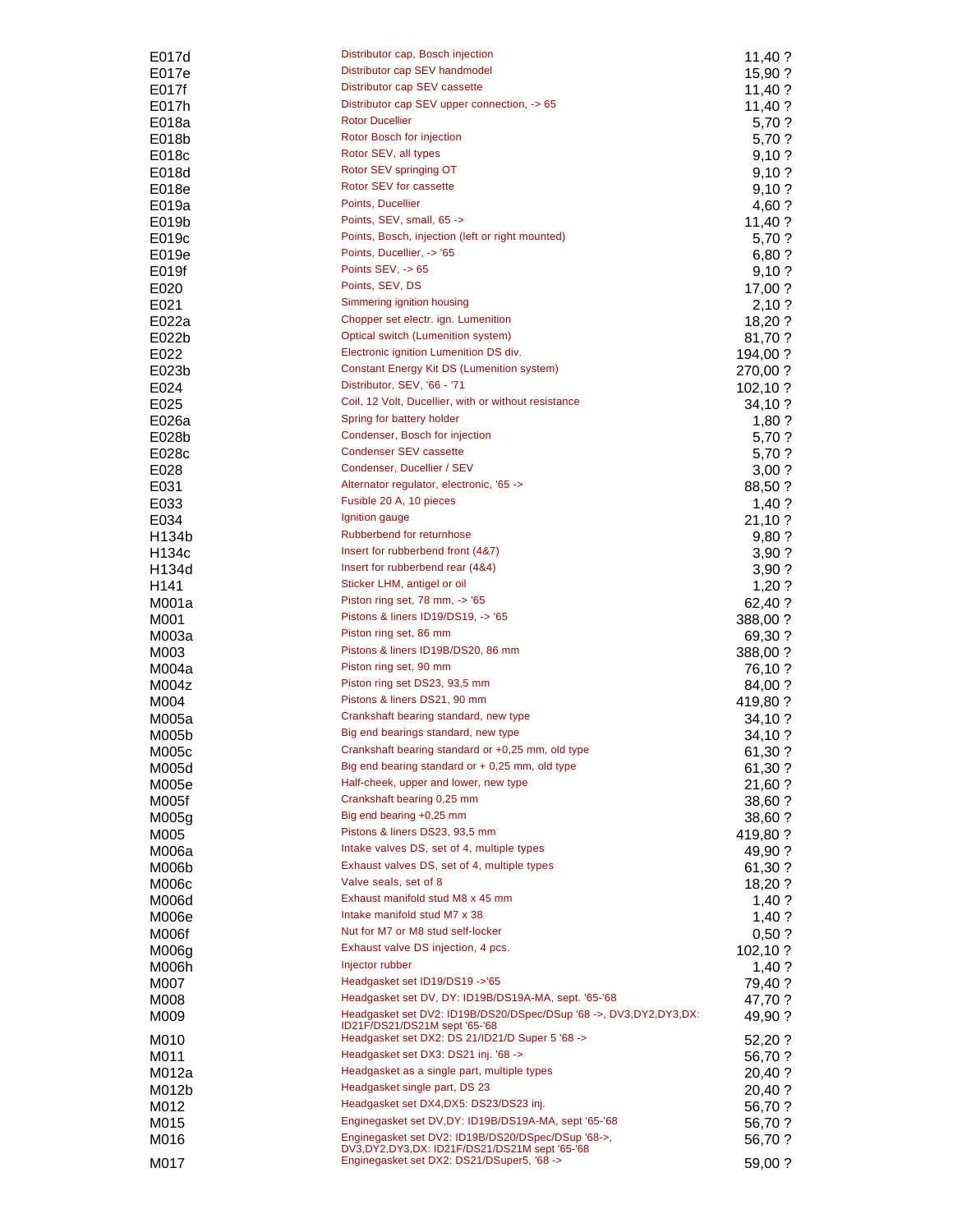| M018           |           | Enginegasket set DX3: DS21 inj. '68 ->                                                                       | 62,40 ?             |
|----------------|-----------|--------------------------------------------------------------------------------------------------------------|---------------------|
| M019a          |           | Rocker cover gasket DS, -> '65                                                                               | 7,50 ?              |
| M019b          |           | Rubber return pipe upper part from sump to carburettor                                                       | 7,50 ?              |
| M019c          |           | Rubber return pipe lower part from sump to carburettor                                                       | 8,90 ?              |
| M019z          |           | Rubber oil filler cap                                                                                        | 4,60 ?              |
| M019           |           | Enginegasket set DX4, DX5: DS23, 23inj<br>Rocker cover connecting rubber with airintake                      | 62,40 ?             |
| M020a          |           | Air intake support rubbers, set of 3                                                                         | 9,10?               |
| M020b          |           | Air intake sticker (for black air intake)                                                                    | 2,60 ?              |
| M020c<br>M020d |           | Air intake rubber for airfilter                                                                              | 4,60 ?<br>13,00 ?   |
| M020e          |           | Air intake sticker (for grey air intake)                                                                     | 3,10?               |
| M020g          |           | Air intake sticker (for grey air intake), old type                                                           | 3,10?               |
| M020           |           | Rocker cover gasket DS, '65 ->                                                                               | 6,80 ?              |
| M022           |           | Plug shaft sealing ring                                                                                      | 0,90?               |
| M023a          |           | Oil filter gasket                                                                                            | 1,70?               |
| M023b          |           | O-ring oil filter small                                                                                      | $1,40$ ?            |
| M023c          |           | Oil filter cover o-ring, large                                                                               | 4,60 ?              |
| M023d          |           | Oil plug ring copper                                                                                         | 0,90?               |
| M023f          |           | Oil filter gasket thick                                                                                      | 2,10?               |
| M023g          |           | Oil filter bowl stepwise                                                                                     | 6,60 ?              |
| M023           |           | Oil filter Purflux                                                                                           | 4,80 ?              |
| M024a          |           | Timing chain, old type                                                                                       | 31,80 ?             |
| M024b          |           | Gasket for distributor cover, old type                                                                       | 4,60 ?              |
| M024           |           | Timing chain, new type                                                                                       | 31,80 ?             |
| M025a          |           | Gasket for distributor cover, new type                                                                       | 3,10?               |
| M025b          |           | Chain limiting device, '65 ->                                                                                | 31,80 ?             |
| M025y          |           | Camshaft, wheel<br>Bushing between valve lift and camshaft                                                   | 45,70 ?             |
| M025z          |           | Chain tensioner, new type                                                                                    | 15,90 ?             |
| M025<br>M026a  |           | Camshaft, new type                                                                                           | 31,80 ?<br>256,40 ? |
| M026b          |           | Push rod inlet of exhaust, new or old type                                                                   | 15,90 ?             |
| M026c          |           | Exhaust rocker spindle short, new type                                                                       | 26,10 ?             |
| M026d          |           | Inlet rocker spindle long, new type                                                                          | 65,80 ?             |
| M026           |           | Bushing between valve lift and camshaft orig.                                                                | 22,50 ?             |
| M027b          |           | Engine support rubber upper                                                                                  | 10,20?              |
| M027           |           | Engine support DS, '65 ->                                                                                    | 49,90 ?             |
| M028a          |           | Support rubber above gearbox (2 half shelves)                                                                | 21,60 ?             |
| M028           |           | Engine support rubber lower                                                                                  | 17,00 ?             |
| M030a          |           | Waterpump gasket                                                                                             | 2,30 ?              |
| M030b          |           | Waterpump house gasket                                                                                       | $1,80$ ?            |
| M030c          |           | Water hose heater connection, per m.                                                                         | 4,80 ?              |
| M030d          | 26233879  | Heater hose cyl. Head - heater carburator                                                                    | 25,00 ?             |
| M030e          | DX642285A | Heater hose cyl. Head - heater injection                                                                     | 30,00 ?             |
| M030z          |           | Preheater hose (water pump to inlet man.), ID 70-71                                                          | 18,80 ?             |
| M030           |           | Waterpump, new type                                                                                          | 55,70 ?             |
| M031a          |           | Preheater hose (water pump to inlet man.), ID '66-'69<br>Preheater hose (water pump to inlet man.), old type | 12,50 ?             |
| M031b          |           | Watertank silent rubber                                                                                      | $12,50$ ?           |
| M031c          |           | Lower radiator hose, old type, -> '65                                                                        | 6,20?               |
| M031y<br>M031z |           | Waterhose below water pump, old type, -> '65                                                                 | 12,50 ?<br>10,20?   |
| M031           |           | Preheater hose (water pump to inlet man.), NT                                                                | 17,50 ?             |
| M032a          |           | Radiator hose upper (for thermostat), old or new type                                                        | 44,30 ?             |
| M032b          |           | Radiator hose lower (curved)                                                                                 | 12,50?              |
| M032c          |           | Watertube SS with one or two connections                                                                     | 54,50 ?             |
| M032d          |           | Radiator hose, upper, thermostate in waterpump, new type, '72 ->                                             | 46,50 ?             |
| M032e          |           | Radiator hose, upper, thermostate in hose, old type                                                          | 44,30 ?             |
| M032f          |           | Watertank hose, behind elec.distributor                                                                      | 18,80 ?             |
| M032g          |           | Watertank hose, in front of elec.distributor                                                                 | 18,80 ?             |
| M032h          |           | U-waterhose for injection                                                                                    | 17,00 ?             |
| M032i          |           | Preheater hose for air control, injection                                                                    | 18,80 ?             |
| M032y          |           | Chocke cable Weber carburator                                                                                | 23,40 ?             |
| M032z          |           | Revisionset carburettor, multiple types                                                                      | 30,70 ?             |
| M032           |           | Waterhose below water pump, new type                                                                         | 9,80?               |
| M033a          |           | Carburator air intake, -> '65<br>Rubber S-hose for heater, -> '68                                            | 13,60 ?             |
| M033b          |           | Heater house rubber                                                                                          | 11,40 ?             |
| M033d<br>M033  |           | Carburettor Solex 34 PBIC, '65 - '68                                                                         | 1,30 ?              |
| M034           |           | Accelerator rod support, 6 or 8 mm                                                                           | 197,40 ?<br>17,00 ? |
|                |           |                                                                                                              |                     |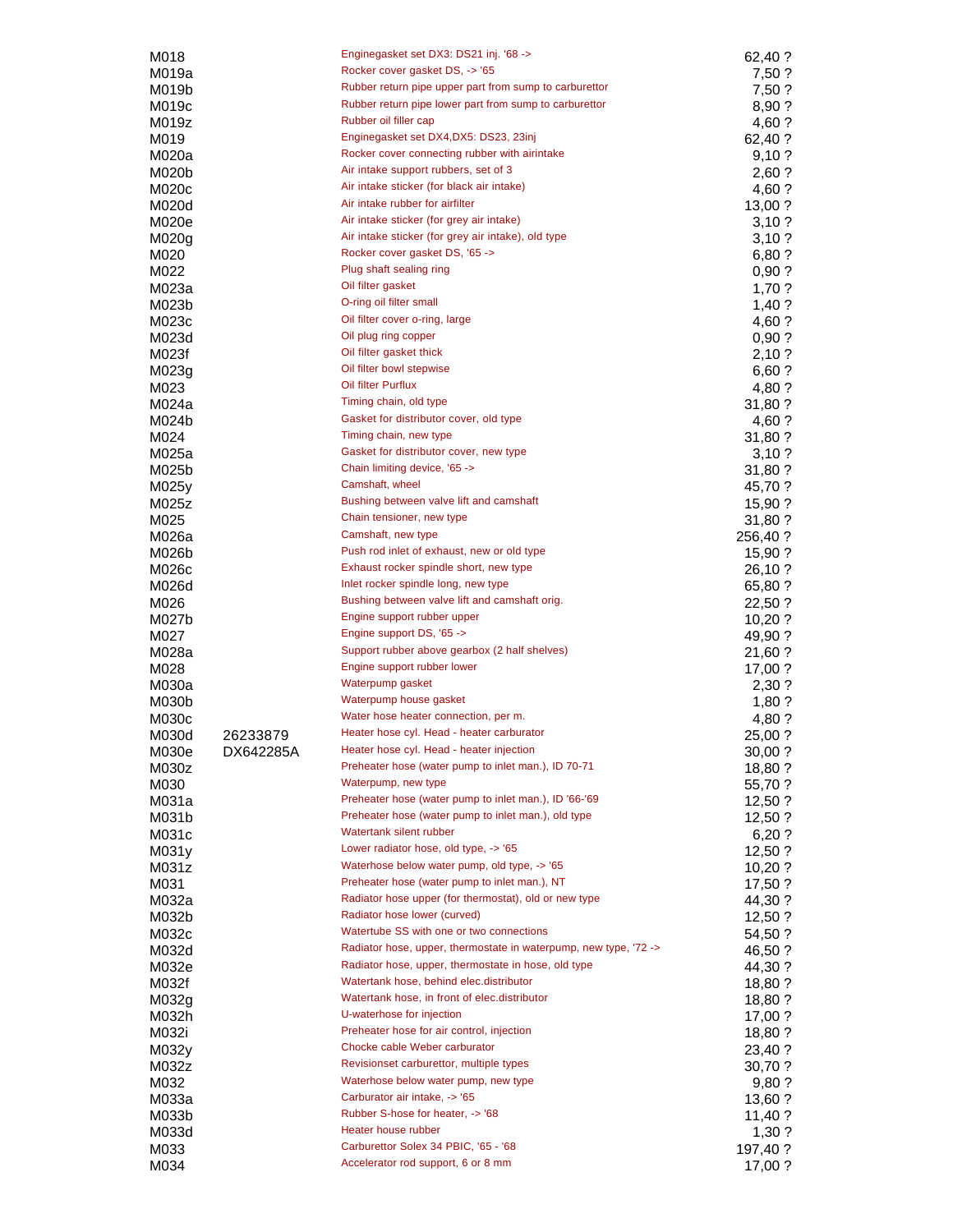| M035b                  |                      | Ring under oil pressure switch                                                                  | 0,80?              |
|------------------------|----------------------|-------------------------------------------------------------------------------------------------|--------------------|
| M035                   |                      | Oil pressure switch DS                                                                          | 9,80 ?             |
| M036a                  |                      | Petrol pump injection                                                                           | 265,50 ?           |
| M036b                  |                      | Petrol filter for carb.                                                                         | $1,60$ ?           |
| M036c                  |                      | Petrol filter for injection<br>Fuel hose regulator Inj.                                         | 30,70 ?            |
| M036e<br>M036f         | DX174281A            | Fuelhose connection to tank Inj.                                                                | 22,50 ?<br>22,50 ? |
| M036g                  | DX174283A<br>DS17482 | Fuelhose connection to tank Carb.                                                               | 15,00?             |
| M036h                  | 5419073              | Fuelhose at fuelpump Carb.                                                                      | 15,00?             |
| M036i                  | DS17584A             | Fueltank vacuum hose nylon                                                                      | 60,00 ?            |
| M036                   |                      | Petrol pump NT                                                                                  | 38,60 ?            |
| M037a                  |                      | Gasket exhaust manifold-cylinder head, -> '65                                                   | 2,50 ?             |
| M037b                  |                      | Exhaust manifold, 2nd type, '61 - '65                                                           | 229,20 ?           |
| M037c                  |                      | Exhaust manifold 3rd type, 4 in 1, '66 - '71                                                    | 242,80 ?           |
| M037d                  |                      | Stud M7 manifold, 3rd type                                                                      | 1,30.7             |
| M037e                  |                      | Heat shield exhaust (inner) carb., new type                                                     | 35,20 ?            |
| M037f                  |                      | Heat shield exhaust (outer) carb., new type                                                     | 35,20 ?            |
| M037g                  |                      | Heat shield exhaust (outer) carb., with preheater                                               | 35,20 ?            |
| M037h                  |                      | Heat shield exhaust, inner, injection                                                           | 35,20 ?            |
| M037i                  |                      | Heat shield exhaust, inner side, USA version<br>Gasket exhaust manifold-cylinder head, new type | 35,20 ?            |
| M037                   |                      | Gasket exhaust manifold-downpipes, new type                                                     | 2,50?              |
| M038<br>M039a          |                      | Air-intake hose for oil-cooler, injection, 30 cm                                                | 2,50?<br>14,30 ?   |
| M039b                  |                      | Airfilter hose Injection                                                                        | 26,60 ?            |
| M039c                  |                      | Airfilter hose Injection with aircon.                                                           | 32,30 ?            |
| M039d                  | DX144216A            | U-hose for airslot/switch Inj.                                                                  | 22,50 ?            |
| M039e                  | DX144218A            | Airhose inlet throttle switch Inj.                                                              | 30,00 ?            |
| M039f                  | DX144243A            | Airhose inlet max power regulator Inj.                                                          | 30,00?             |
| M039g                  | 26231609             | Airhose inlet pressure switch Inj.                                                              | 25,00 ?            |
| M039h                  | 5419316              | Plastic 3-way union foor airhose inj.                                                           | 8,80 ?             |
| M039                   |                      | Air-preheaterhose flex, aluminium, 27 cm                                                        | 6,80 ?             |
| M040                   |                      | <b>Thermostat</b>                                                                               | 15,90?             |
| M041                   |                      | Thermostat, DS21/23, '72 ->                                                                     | 15,90 ?            |
| M042                   |                      | Radiator, new bloc, ->'65                                                                       | 170,20 ?           |
| M043                   |                      | Radiator, 2 rows, new core, '65 -><br>Radiator, 3 rows, new core, '65 ->                        | 170,20 ?           |
| M044                   |                      | Radiator cap DS, 280 mB or 500 mB, original                                                     | 192,90 ?<br>12,50? |
| M045a<br>M045b         |                      | Radiator support rubber                                                                         | 6,20?              |
| M045                   |                      | Radiator, DS21/DS23inj, new core                                                                | 197,40 ?           |
| M046                   |                      | Heaterradiator, new core, old type                                                              | 115,70 ?           |
| M047                   |                      | Heater radiator, small, new core, new type                                                      | 99,90 ?            |
| M048                   |                      | Heaterradiator, large, new core, new type                                                       | 115,70 ?           |
| M050a                  |                      | Drive-belt waterpump-generator, old type                                                        | 7,10.7             |
| M050                   |                      | Drive-belt waterpump-generator                                                                  | 7,10?              |
| M051a                  |                      | Drive belt highpressure pump, old type                                                          | 7,10 ?             |
| M051                   |                      | Drive-belt high-pressure pump                                                                   | 7,10 ?             |
| M052z                  |                      | Support ring temp.switch, injection                                                             | $1,40$ ?           |
| M052                   |                      | Drive-belt centrifugal regulator                                                                | 7,10 ?             |
| M053a                  |                      | Temperature relay                                                                               | 12,50 ?            |
| M053b                  |                      | Temperature sender in waterpump housing<br>Ring under temp. switch, injection                   | 12,50 ?            |
| M053c                  |                      | Temperature switch, injection                                                                   | 1,30.7             |
| M053                   |                      |                                                                                                 | 11,40 ?            |
| <b>Exhaust</b>         |                      |                                                                                                 |                    |
| $G - 314$              | U52059               | Frontpipe DS double<br>Assy kit DS                                                              | 42,20 ?            |
| $G - 315$              |                      | Rear silencer DS                                                                                | 37,90 ?            |
| $G - 316$<br>$G - 317$ | 5423644<br>5429138   | Middle pipes DS                                                                                 | 47,90 ?            |
| $G-318$                | DX182905B            | Double pipes long DS                                                                            | 28,30 ?<br>66,60 ? |
| $G-319$                | 5429135              | Middle silencer DS                                                                              | 90,90?             |
| $G-320$                | DS1824               | Flexible tube DS                                                                                | 28,50 ?            |
| $G-321$                | DV18251              | Front pipe DS                                                                                   | 22,20 ?            |
| $G - 330$              |                      | Double clamb DS                                                                                 | 3,60?              |
| $G - 331$              |                      | Double clamb DS                                                                                 | 6,30 ?             |
| M037b                  |                      | Exhaust manifold, 2nd type, '61 - '65                                                           | 229,20 ?           |
| M037c                  |                      | Exhaust manifold 3rd type, 4 in 1, '66 - '71                                                    | 242,80 ?           |
| M037d                  |                      | Stud M7 manifold, 3rd type                                                                      | 1,30?              |
| M037e                  |                      | Heat shield exhaust (inner) carb., new type                                                     | 35,20 ?            |
| M037f                  |                      | Heat shield exhaust (outer) carb., new type                                                     | 35,20 ?            |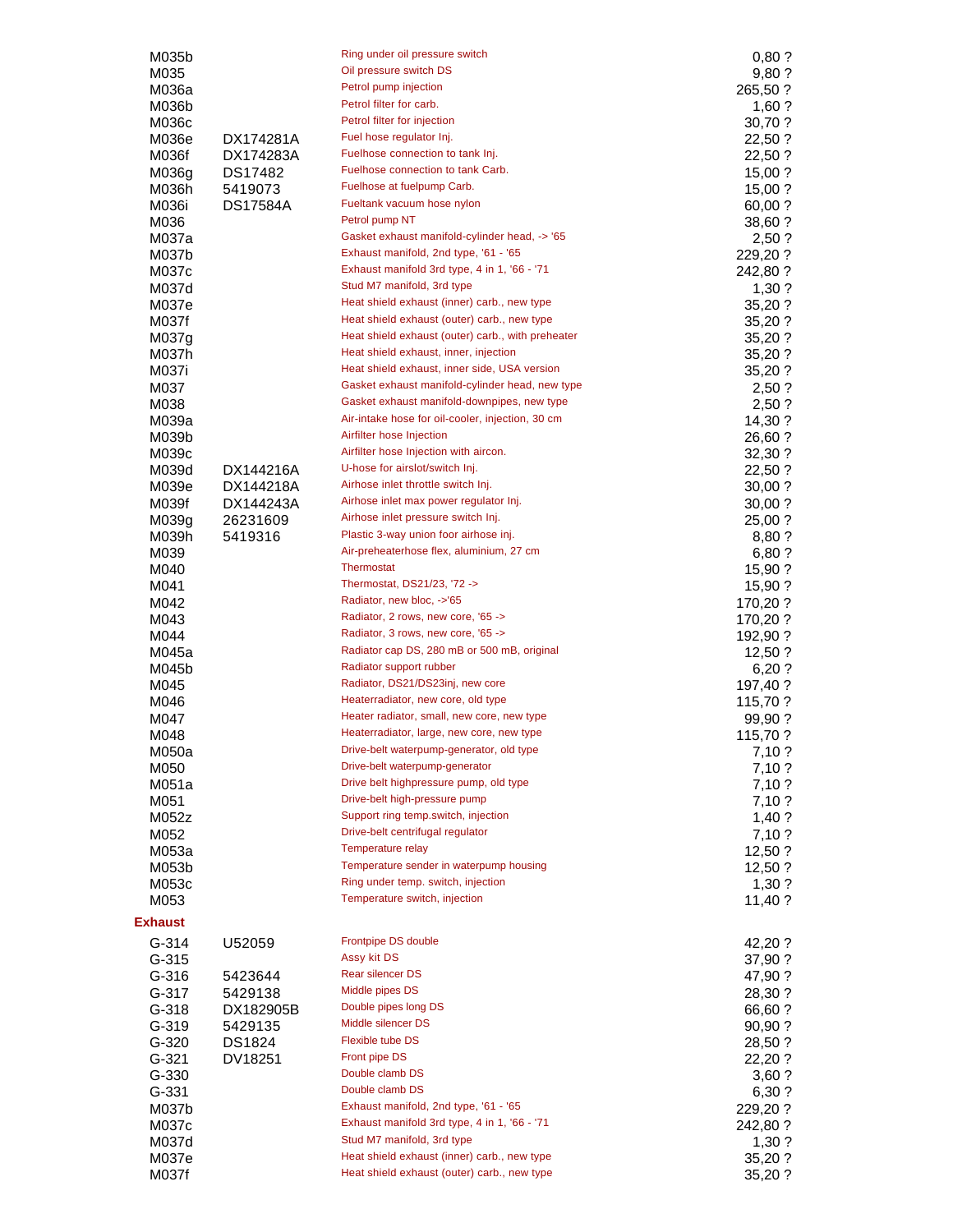| M037h              |               | Heat shield exhaust, inner, injection                                   | 35,20 ?  |
|--------------------|---------------|-------------------------------------------------------------------------|----------|
| M037i              |               | Heat shield exhaust, inner side, USA version                            | 35,20 ?  |
| M038               |               | Gasket exhaust manifold-downpipes, new type                             | 2,50?    |
| U000a              |               | Complete exhaust system DS 21/23                                        | 249,60 ? |
| U001               |               | Front pipe, single, DS, '65 ->                                          | 29,50 ?  |
| U002               |               | Front pipes, double, '65 ->                                             | 39,70 ?  |
| U003               |               | <b>Flexible</b>                                                         | 34,10?   |
| U004               |               | <b>Transverse box Pallas</b>                                            | 81,70 ?  |
| U005a              |               | Single rear pipe, '61 - '65                                             | 43,20 ?  |
| U005               |               | Double rear pipes                                                       | 43,10 ?  |
| U006               |               | Intermediate rear pipes, between middle and rear pot                    | 18,20 ?  |
| U007               |               | Rear box                                                                | 43,10 ?  |
| U008a              |               | Mounting kit front DS 21,23                                             | 15,00 ?  |
| U008b              |               | Clamb, between flex and downpipe                                        | 3,90?    |
| U008               |               | Mounting kit front ID 19,20                                             | 15,00 ?  |
| U009a              |               | Clamp on transverse box rear                                            | 6,80 ?   |
| U009b              |               | Square rubber for hanging transverse box                                | 2,30 ?   |
| U009               |               | Mounting kit rear                                                       | 17,90 ?  |
| U010               |               | Complete exhaust system DS19, with front box, stainless steel, -> '61   | 798,70 ? |
|                    |               | Complete exhaust system DS19, without front box, stainless steel, ->'61 |          |
| U011               |               | SS Front down pipe with extra box, -> '61                               | 683,00 ? |
| U012               |               | SS Front down pipe without extra box, -> '61                            | 145,20 ? |
| U013               |               |                                                                         | 90,80 ?  |
| U014               |               | SS Front transverse box, -> '61                                         | 476,50 ? |
| U015               |               | SS Double rear tubes, -> '61                                            | 161,10 ? |
| U016               |               | SS Complete system for DS19, '61 -> '65                                 | 664,80 ? |
| U017               |               | SS Front down pipe, '61 -> '65                                          | 90,80 ?  |
| U018               |               | SS Flexible, '61 -> '65                                                 | 119,10?  |
| U019               |               | SS Transverse box, '61 -> '65                                           | 431,10 ? |
| U020               |               | SS Rear pipe, '61 -> '65                                                | 99,90 ?  |
| U021               |               | SS Compl. system for ID19B, DS19A, DSpécial                             | 721,50 ? |
| U022               |               | SS Front down pipe single, '65 -> '71                                   | 99,90 ?  |
| U023               |               | SS Flexible, '65 -> '75                                                 | 119,10 ? |
| U024               |               | SS Transverse box, '65 -> '75                                           | 444,70 ? |
| U025               |               | SS Double rear pipes, '65 -> '75                                        | 161,10 ? |
| U026a              |               | SS Complete system for DS21/23                                          | 925,70 ? |
| U026               |               | SS Compl. system for DS21/23 without downpipe                           | 787,30 ? |
| U027               |               | SS Front down pipe double, '65 -> '75                                   | 154,30 ? |
| U028               |               | SS Intermediate pipes (set), '65 -> '75                                 |          |
| U029               |               | SS rear silencer, '65 -> '75                                            | 104,40 ? |
|                    |               | SS clamb for transverse box/flexible DS                                 | 219,00 ? |
| U035a              |               | SS clamb for rear pipes end 2 pieces                                    | 15,20?   |
| U035b              |               |                                                                         | 19,80 ?  |
| U035               |               | Mounting kit special for SS system for DS                               | 59,00 ?  |
| U038               |               | Exhaust kit                                                             | 6,80 ?   |
| <b>Filters</b>     |               |                                                                         |          |
| B-826              | 5414484       | Oilfilter LS108 DS purflux                                              | 5,90 ?   |
| <b>Fuel Pump</b>   |               |                                                                         |          |
| $V-828$            | 5447891       | <b>Fuelpump DS Valeo</b>                                                | 30,90 ?  |
| <b>Gaskets</b>     |               |                                                                         |          |
| 106.0165           |               | Head gasket kit ID 19-ID 20                                             | 51,50 ?  |
| 106.0170           | ZC 900 0336 U | Head gasket kit DS 21                                                   | 47,60 ?  |
| 106.0175           | 5 439 897     | Head gasket kit DS 23                                                   | 58,50 ?  |
| 106.0250           | 0209.K3       | Head gasket ID-DS                                                       | 15,10 ?  |
| 106.0260           | 0209 K4       | Head gasket ID/CX 2200/2400                                             | 19,00 ?  |
| A-330              | 5500449       | Rocker cover gasket DS/CX24/25 ie + Turbo                               | 6,50 ?   |
| A-427              | 0209K2        | Headgasket DS 21 Glazer                                                 | 30,20 ?  |
| A-526              | 5439897       | Headgasket set DS23 Glazer                                              | 62,30 ?  |
| A-527              | ZC9000336U    | Headgasket set DS21 Glazer                                              | 51,60 ?  |
| B-805              | 5412823       | Oilfilter gasket DS                                                     | 3,80?    |
| <b>Hydraulics</b>  |               |                                                                         |          |
| C009a              |               | Cover plate for height corrector rear, stainless steel                  | 35,20 ?  |
| C009               |               | Cover plate for height corrector rear                                   | 26,10 ?  |
| C125               |               | Sealing sleeve hight corrector control                                  | 6,20 ?   |
| H000a              |               | Diaphragm main accumulator, small, LHS                                  | 30,70 ?  |
| H <sub>000</sub> b |               | Diaphragm sphere, large, LHS                                            | 30,70 ?  |
| H000c              |               | Diaphragm main accumulator, small, LHM                                  | 23,40 ?  |
| H000d              |               | Diaphragm sphere, large, LHM                                            | 23,40 ?  |
|                    |               |                                                                         |          |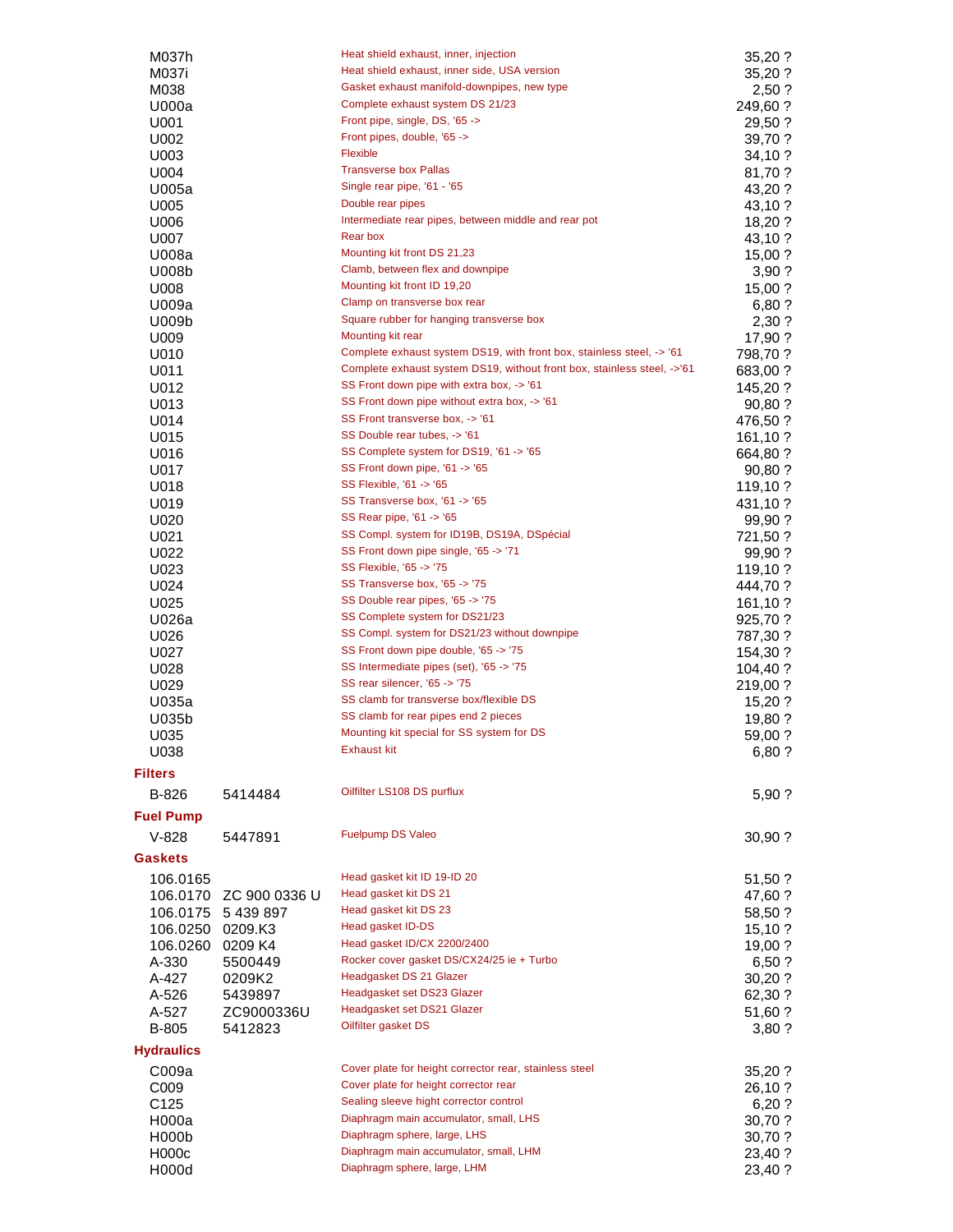| H <sub>001</sub>  | Frontsphere DS, 59 bar, LHS                            | 61,30 ?  |
|-------------------|--------------------------------------------------------|----------|
| H003              | Rearsphere DS, 26 bar, LHS                             | 61,30 ?  |
|                   |                                                        |          |
| H <sub>005</sub>  | Rearsphere DS Safari (Break), 37 bar, LHS              | 61,30 ?  |
| H007              | Main accumulator DS, 65 bar, LHS                       | 61,30 ?  |
| H <sub>008</sub>  | Brake accumulator DS, 40 bar, 2-holes, LHS             | 61,30 ?  |
| H <sub>009</sub>  | Brake accumulator DS, 40 bar, 3-holes, LHS             | 61,30 ?  |
| H010a             | Frontsphere DS, 59 bar, LHM, removable damper          | 56,70 ?  |
|                   | Frontsphere DS, 59 bar, LHM                            |          |
| H010              |                                                        | 49,90 ?  |
| H011              | Frontsphere DS, 59 bar, LHM, new                       | 95,30 ?  |
| H012              | Frontsphere DS, 75 bar, LHM, welded                    | 47,70 ?  |
| H013a             | Rearsphere DS, 26 bar, LHM, removable damper           | 56,70 ?  |
| H <sub>0</sub> 13 | Rearsphere DS, 26 bar, LHM                             | 49,90 ?  |
|                   | Rearsphere DS, 26 bar, LHM                             |          |
| H014              |                                                        | 95,30 ?  |
| H <sub>0</sub> 15 | Rearsphere DS, 40 bar, LHM, welded                     | 47,70 ?  |
| H016              | Rearsphere DS Safari (break), 37 bar, LHM              | 49,90 ?  |
| H017              | Rearsphere DS Safari (break), 37 bar, LHM              | 95,30 ?  |
| H018              | Main accumulator DS, 65 bar, LHM                       | 49,90 ?  |
|                   |                                                        |          |
| H <sub>0</sub> 19 | Main accumulator, 62 bar, LHM, welded                  | 42,00 ?  |
| H <sub>020</sub>  | Brake accumulator DS, 40 bar, 2-holes, LHM             | 49,90 ?  |
| H <sub>021</sub>  | Brake accumulator DS, 40 bar, 3-holes, LHM             | 49,90 ?  |
| H <sub>052</sub>  | Power steering rack DS (LHD), LHM, rev.                | 465,00 ? |
| H053a             | O-rings for power steering, small                      | 0,70?    |
|                   |                                                        |          |
| H053              | Power steering rack DS (LHD), LHS, rev.                | 499,20 ? |
| H055              | Rebuildkit power steering DS, LHS/LHM                  | 111,20 ? |
| H056              | Rack accordion DS, LHM/LHS                             | 17,00 ?  |
| H057              | Rack pinion boot DS, LHM/LHS                           | 17,00 ?  |
| H058              | Hydraulic pump, 7 cylinderers, LHM with new housing    |          |
|                   |                                                        | 215,60 ? |
| H <sub>059</sub>  | Hydraulic pump, 7 cylinders, LHM, with new bearing     | 156,60 ? |
| H060              | Hydraulic pump, 1 cylinder, LHM                        | 72,60 ?  |
| H061a             | Hydraulic pump, 7 cylinderers, LHS with new housing    | 233,70 ? |
| H061              | Hydraulic pump, 7 cylinders, LHS, with new bearing     | 174,70 ? |
| H062a             | Rebuildkit hydraulic pump, 1 cylinder, LHM/LHS         | 17,00 ?  |
|                   | Hydraulic pump, 1 cylinder, LHS                        |          |
| H062              |                                                        | 88,50 ?  |
| H063a             | Pump bearing hydraulic pump                            | 14,70 ?  |
| H063b             | Pump housing hydraulic pump                            | 70,30 ?  |
| H063              | Rebuildkit hydraulic pump, 7 cylinder, LHM/LHS         | 65,80 ?  |
| H065              | Clutch cylinder carburettor, LHM                       | 65,80 ?  |
|                   | Clutch cylinder carburettor, LHS                       |          |
| H066              |                                                        | 79,40 ?  |
| H067a             | Rebuildkit clutch cylinder with spring, LHM            | 19,30 ?  |
| H067b             | Dust cover clutch cylinder large or small              | 13,00 ?  |
| H067d             | O-ring clutch cylinder                                 | 6,20?    |
| H067              | Clutch cylinder injection, LHM                         | 79,40 ?  |
|                   | Clutch reengagement control for carb-engines, LHM      |          |
| H068              |                                                        | 106,70?  |
| H <sub>069</sub>  | Clutch reengagement control for injection engines, LHM | 106,70?  |
| H070a             | O-ring clutch reengagement control                     | $1,20$ ? |
| H <sub>0</sub> 70 | Clutch reengagement control for carb.-engines, LHS     | 129,40 ? |
| H071a             | Rebuildkit centrifugal regulator, LHM/LHS              | 45,20 ?  |
|                   | Centrifugal regulator carb. and inj., LHM              |          |
| H071              |                                                        | 120,30 ? |
| H072              | Centrifugal regulator LHS                              | 131,60 ? |
| H073a             | Hydraulic bloc, LHM                                    | 133,90 ? |
| H073b             | Hydraulic bloc, LHS                                    | 156,60 ? |
| H073              | Silent bloc centrifugal regulator                      | 8,90 ?   |
|                   | High pressure regulator, LHM                           |          |
| H074              |                                                        | 68,10 ?  |
| H075              | High pressure regulator, LHS                           | 84,00 ?  |
| H076              | Height corrector DS, LHM, rev.                         | 47,70 ?  |
| H077              | Height corrector DS, LHS                               | 63,60 ?  |
| H079              | Rebuildkit height corrector                            | 19,30 ?  |
|                   | Brake caliper, LHM                                     |          |
| H080              |                                                        | 97,60 ?  |
| H081a             | Brake caliper, ->'65, LHS, new pistons                 | 260,90 ? |
| H081              | Brake caliper (last model), LHS                        | 111,20 ? |
| H082a             | Rebuildkit brake caliper, ->'65, 2 sets, LHS           | 9,10?    |
| H082b             | O-ring for the air valve                               | 0,90?    |
|                   |                                                        |          |
| H082              | Rebuildkit brake caliper (1 set), new type             | 17,00 ?  |
| H083a             | Rear brake cyl. safari (break), LHM                    | 52,20 ?  |
| H083b             | Rear brake cyl. berline, LHS                           | 47,70 ?  |
| H083c             | Rear brake cyl. safari (break), LHS                    | 63,60 ?  |
| H083d             | Rebuildkit rear brake cyl. berline (break)             | 15,90 ?  |
|                   | Rebuildkit rear brake cyl. safari (break)              |          |
| H083e             |                                                        | 20,40 ?  |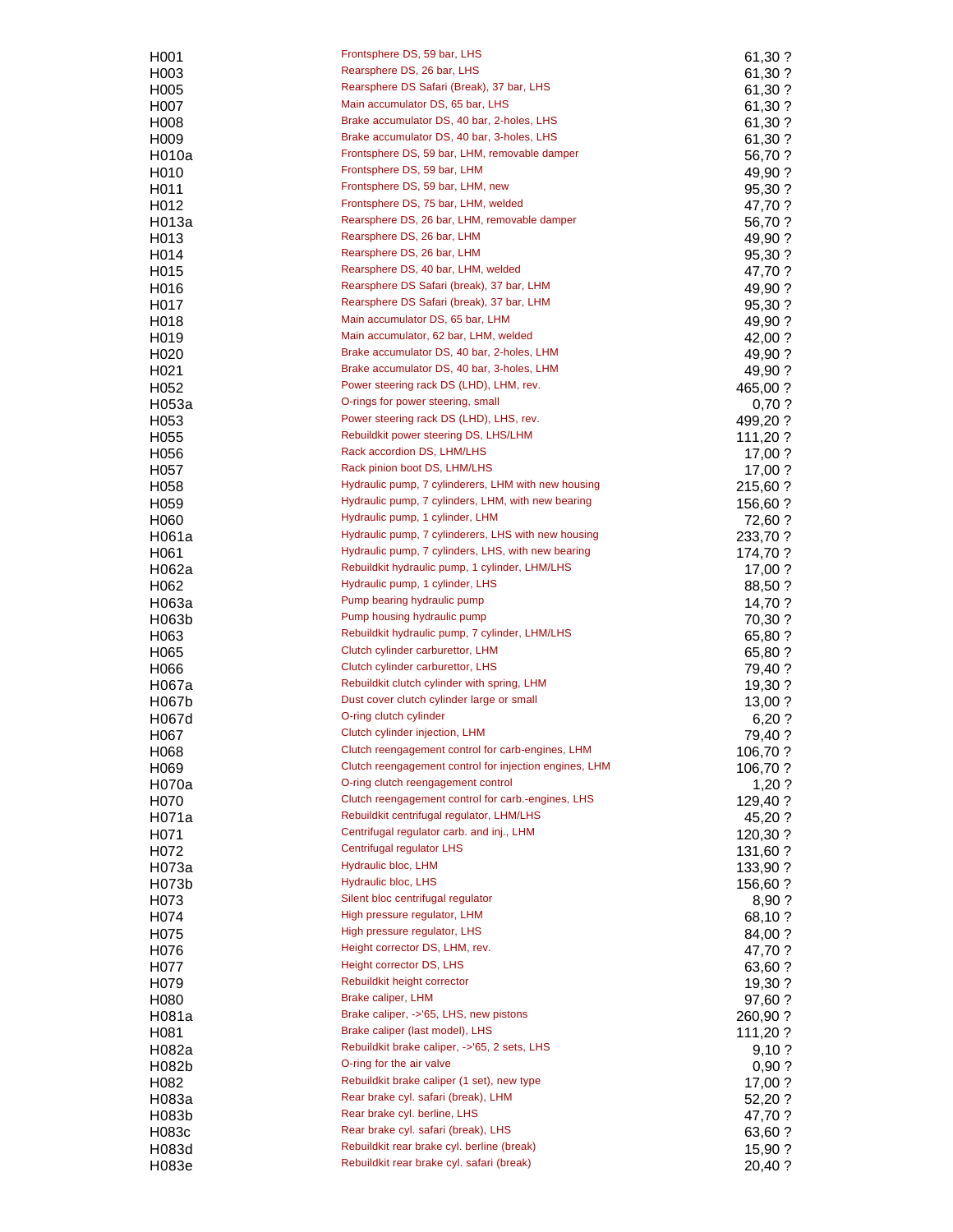| H083               | Rear brake cyl. berline, LHM                        | 36,30 ?  |
|--------------------|-----------------------------------------------------|----------|
| H084               | Front suspension cyl., LHM                          | 63,60 ?  |
| H <sub>0</sub> 85  | Front suspension cyl., LHS                          | 74,90 ?  |
| H086               | Rear suspension cyl., LHM                           | 65,80 ?  |
| H087a              | Safety plate rear suspension cyl.                   | 2,00?    |
| H087               | Rear suspension cyl., LHS                           | 79,40 ?  |
| H088a              | Square seal for rear suspension berline (extra)     | 4,60 ?   |
| H088               | Rebuildkit suspension berline                       | 12,50?   |
| H089               | Rear suspension cylinder safari (break), LHM        | 74,90 ?  |
| H <sub>090</sub>   | Rear suspension cylinder safari (break), LHS        | 86,20 ?  |
| H091               | Rebuildkit suspension safari (break)                |          |
|                    | Sphere o-ring circular, LHM                         | 17,00 ?  |
| H <sub>092</sub>   | Sphere o-ring circular, LHS                         | 0,70?    |
| H093               | Sphere o-ring square, LHM                           | 0,70?    |
| H094               |                                                     | $1,40$ ? |
| H095a              | Sphere plug o-ring                                  | 0,80?    |
| H095               | Sphere o-ring square, LHS                           | 1,80?    |
| H096               | Front suspension dust cover                         | 15,90 ?  |
| H097a              | Rubber mounting ring for dust cover, large          | 2,00?    |
| H097               | Rear suspension dust cover                          | 14,80 ?  |
| H <sub>098</sub>   | Rubber dust cover for aluminium main brake cylinder | 8,40 ?   |
| H099               | Rubber dust cover for steel main brake cylinder     | 13,00 ?  |
| H <sub>100a</sub>  | <b>LHM 5 litres</b>                                 | 19,30 ?  |
| H100               | LHM 1 litre                                         | 4,60 ?   |
| H101a              | Special flushing oil hydraurincage 5 litres LHM     | 26,10 ?  |
| H <sub>101</sub> b | Special flushing oil hex. glycol 5 litres, LHS      | 27,30 ?  |
| H <sub>101</sub> c | Hydrau-care, additive for hydraulic systems         | 18,20 ?  |
| H <sub>102</sub>   | LHS 1 litre                                         | 12,10?   |
| H <sub>103</sub>   | Sphere tester                                       | 124,80 ? |
| H104               | Storage barrel LHM, filter inluded, original        | 52,20 ?  |
| H105               | Tube nut, 3,5 mm                                    | $1,20$ ? |
| H106               | Tube nut, 3,5 mm, 50 pc.                            | 45,40 ?  |
| H <sub>107</sub>   | Tube nut, 4,5 mm                                    | 1,20?    |
| H <sub>108</sub>   | Tube nut, 4,5 mm, 50 pc.                            | 45,40 ?  |
|                    | Tube nut, 6,35 mm                                   |          |
| H <sub>109</sub>   | Tube nut, 6,35 mm, 25 pc.                           | $1,80$ ? |
| H <sub>110</sub>   |                                                     | 36,30 ?  |
| H <sub>111</sub>   | Fluid seal, 3,5 mm, LHM                             | 0,70?    |
| H112               | Fluid seal, 3,5 mm, 100 pc., LHM                    | 54,50 ?  |
| H113               | Fluid seal, 4,5 mm, LHM                             | 0,70?    |
| H114               | Fluid seal, 4,5 mm, 100 pc., LHM                    | 54,50 ?  |
| H115a              | Fluid seal, 6,35 mm, for brake acc., LHM            | 1,60?    |
| H115               | Fluid seal, 6,35 mm, LHM                            | $1,60$ ? |
| H116a              | Fluid seal, 3,5 mm, LHS                             | $1,20$ ? |
| H116b              | Fluid seal, 3,5 mm, 100 pc., LHS                    | 88,50 ?  |
| H116               | Fluid seal, 6,35 mm, 20 pc., LHM                    | 25,00 ?  |
| H117               | Fluid seal, 4,5 mm, LHS                             | $1,40$ ? |
| H118               | Fluid seal, 4,5 mm, 100 pc., LHS                    | 102,10 ? |
| H119a              | Fluid seal for brake acc., 6,35 mm, LHS             | 2,10?    |
| H119               | Fluid seal, 6,35 mm, LHS                            | 2,10 ?   |
| H <sub>120</sub>   | Fluid seal, 6,35 mm, 20 pc., LHS                    | 34,10 ?  |
| H <sub>121</sub>   | Hydr. tubing, 3,5 mm, per metre                     | 4,60 ?   |
| H <sub>122</sub>   | Hydr. tubing, 3,5 mm, per 25 metres                 | 90,80 ?  |
| H <sub>123</sub>   | Hydr. tubing, 4,5 mm, per metre                     | 5,00?    |
| H124               | Hydr. tubing, 4,5 mm, per 25 metres                 | 102,10 ? |
| H125               | Hydr. tubing, 6,35 mm, per metres                   | 11,40?   |
| H126               | Hydr. tubing, 6,35 mm, per 7.6 metre                | 74,90 ?  |
| H127               | In-line connector, 3,5 mm                           | 2,70 ?   |
|                    | Clamb/quick coupling, 4,5 mm                        |          |
| H128a              | In-line connector, 4,5 mm                           | 2,80 ?   |
| H128               | Hydraulic tube bend device (4,5 & 6,35 mm)          | 2,70 ?   |
| H <sub>129</sub> b |                                                     | 86,20 ?  |
| H <sub>129</sub>   | Flaringtool                                         | 251,90 ? |
| H130A              | Punch & split die set, 4,5 mm                       | 52,20 ?  |
| H <sub>130</sub>   | Punch & split die set, 3,5 mm                       | 52,20 ?  |
| H <sub>131</sub>   | Punch & split die set, 6,35 mm                      | 52,20 ?  |
| H132a              | Ligarex pliers de luxe with knive                   | 38,60 ?  |
| H <sub>132</sub>   | Ligarex pliers                                      | 23,80 ?  |
| H133a              | Ligarex strapping 20 m. and 100 clips in dispenser  | 15,80 ?  |
| H133b              | Ligarex dispenser                                   | 12,50 ?  |
| H <sub>133</sub>   | Ligarex strapping 25 m. and 100 clips               | 12,50 ?  |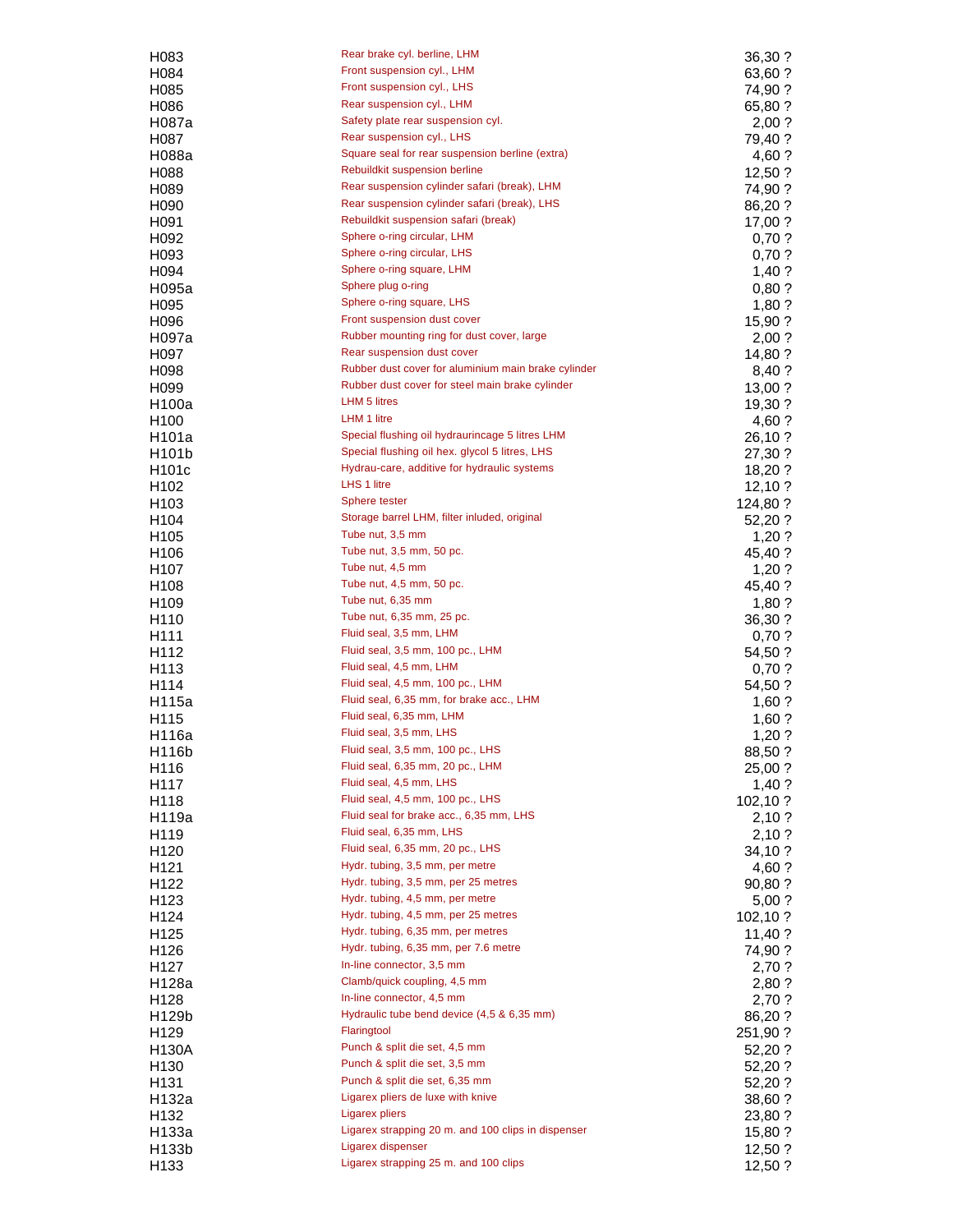| H134b                    |                    | Nylon returnhose, 5 x 3 mm, per metre                         | 3,90 ?          |
|--------------------------|--------------------|---------------------------------------------------------------|-----------------|
|                          |                    | Rubberbend for returnhose                                     | 9,80 ?          |
| H134c                    |                    | Insert for rubberbend front (4&7)                             | 3,90?           |
| H134d                    |                    | Insert for rubberbend rear (4&4)                              | 3,90?           |
| H <sub>134</sub>         |                    | Nylon returnhose, 4 x 2 mm, per metre                         | 3,40 ?          |
| H <sub>135</sub>         |                    | Rubberhose for return on HP regulator                         | 9,80?           |
| H <sub>137</sub>         |                    | Brake valve aluminium, LHS                                    | 93,00 ?         |
| H <sub>138</sub>         |                    | Brake valve aluminium, LHM                                    | 79,40 ?         |
| H <sub>139</sub>         |                    | Brake valve steel, LHM                                        | 102,10 ?        |
| H <sub>140</sub>         |                    | Panduit stainless steel hose clips                            | 1,20?           |
| H143                     |                    | General piping from front to rear, 4 x 4,5 mm                 | 88,50 ?         |
| H144                     |                    | General piping, 3 x 4,5 mm and 1 x 6,35 mm                    | 104,40 ?        |
| H145a                    |                    | Connecting tube for flex. rear brake pipe, left               | 15,90 ?         |
| H145b                    |                    | 3-way tube connection, 4,5 mm                                 | 11,40 ?         |
| H145c                    |                    | Nut for flexible brake pipe                                   | $1,80$ ?        |
| H145d                    |                    | Mounting brackets for flexible brake pipe, 2 pc.              | 19,30 ?         |
| H145e                    |                    | Flexible brake pipe, LHS                                      | 31,80 ?         |
| H145f                    |                    | Brake pipe, 50 cm                                             | 9,10?           |
| H145                     |                    | Flexible rear brake pipe, LHM                                 | 26,10 ?         |
| H146                     |                    | 4-way union nylon for return hoses LHM/LHS                    | 8,00?           |
| H147a                    |                    | Hydr. return hose rubber, 3 x 8 mm, per m.                    | 6,20?           |
| H147b                    |                    | Hydr. return hose rubber, 5 x 11 mm, per m.                   | 9,60?           |
| H147c                    |                    | Hydr. return hose rubber, 7 x 14 mm, per m., LHM              | 9,60?           |
| H147d                    |                    | Hydr. return hose rubber, 11 x 18 mm, per m., LHM             | 12,10?          |
| H147e                    |                    | Tube guiding ring, 16 x 32 x 7                                | 2,40 ?          |
| H147f                    |                    | Hydr. return hose rubber, 7 x 14 mm, per m., LHS              | 9,60?           |
| H147g                    |                    | Hydr. return hose rubber, 11 x 18 mm, per m., LHS             | 12,10?          |
| H148                     |                    | High pressure pipe                                            | 21,60 ?         |
| H149                     |                    | Tube support in rubber for 4,5 mm hydr. tube                  | $1,20$ ?        |
| H <sub>150</sub>         |                    | <b>Manocontact LHM</b>                                        | 24,60 ?         |
| M <sub>037g</sub>        |                    | Heat shield exhaust (outer) carb., with preheater             | 35,20 ?         |
| M051a                    |                    | Drive belt highpressure pump, old type                        | 7,10 ?          |
| M051                     |                    | Drive-belt high-pressure pump                                 | 7,10?           |
| M052                     |                    | Drive-belt centrifugal regulator                              | 7,10?           |
| Ignition                 |                    |                                                               |                 |
|                          | 140.0155 5 452 417 | CONDENSAT.ID/DS+REN. DUC.                                     | 3,00?           |
|                          | 140.0355 DM 211 15 | Distr.lock DS ORG.DUC.                                        | 8,10?           |
| 140.0356                 | 5 4 5 2 4 1 9      | Distr.lock DS ORG.DUC.HAND                                    | 12,80 ?         |
| $C-558$                  | 95559241           | Rotor Ducc all types                                          | 4,60 ?          |
| $C-758$                  | 594806             | Condensator DS D703                                           |                 |
|                          |                    |                                                               |                 |
| $C-816$                  |                    | Ignition points S403                                          | 4,90 ?          |
|                          |                    | Ignition points S407                                          | 5,10?           |
| $C-817$                  | DY211217A          | Ignition points B414                                          | 10,20 ?         |
| C-818                    |                    | Ignition points DS D304 Ducc                                  | 4,40 ?          |
| $C-819$<br>P-788         | 592709             | Spark plug lead cables DS Carburateur                         | 3,50?           |
| P-789                    | 5451448            | Spark plug lead cables DS Injectie                            | 22,10 ?         |
|                          |                    |                                                               | 22,10 ?         |
| <b>Interior</b>          |                    |                                                               |                 |
| A056                     |                    | Shift stick rubber, '65 ->                                    | 11,60 ?         |
| C031c                    |                    | Sealing strip for glass innerside, front or rear              | 22,00 ?         |
| C031d                    |                    | Clambs for sealing strip innerside, stainless steel, pr piece | 0,50?           |
| C031g                    |                    | Spring for window handle                                      | 2,30 ?          |
| CO <sub>32b</sub>        |                    | Door handle innerside, chrome, front or rear                  | 49,90 ?         |
| C032c                    |                    | Rubber seal doorhandle innerside                              | 2,30 ?          |
| C032d                    |                    | Rubber seal doorhandle outside, -> '71                        | 2,30 ?          |
| C032e                    |                    | Mounting rubber doorhandle innerside                          | 0,70 ?          |
| C034                     |                    | Door plastic innerside, set for 4 doors                       | 14,80 ?         |
| C067c                    |                    | Fresh air tube in sill (diam. 45mm) p.m.                      | 5,70 ?          |
| C067d                    |                    | Sponge rubber around heater inlet                             | 4,80 ?          |
| C089                     |                    | Steering wheel new black foam DS                              | 197,40 ?        |
| C <sub>105a</sub>        |                    | Plastic plug for door panel clip, 10 pcs.                     | 4,50 ?          |
| C <sub>105</sub>         |                    | Clip for door panel (metal), 10 pcs.                          | 4,50 ?          |
| C117                     |                    | Opener for the bonnet                                         | 6,40 ?          |
| C <sub>120</sub>         |                    | Clutch pedal pad small or large                               | 9,10?           |
| C121a                    |                    | Circular mushroom brake pedal pad                             | 11,60 ?         |
| C121b                    |                    | Hand brake pedal pad                                          | 9,10 ?          |
| C <sub>121</sub><br>C124 |                    | Brake pedal pad<br>Sealing sleeve accelerator control         | 9,10?<br>5,70 ? |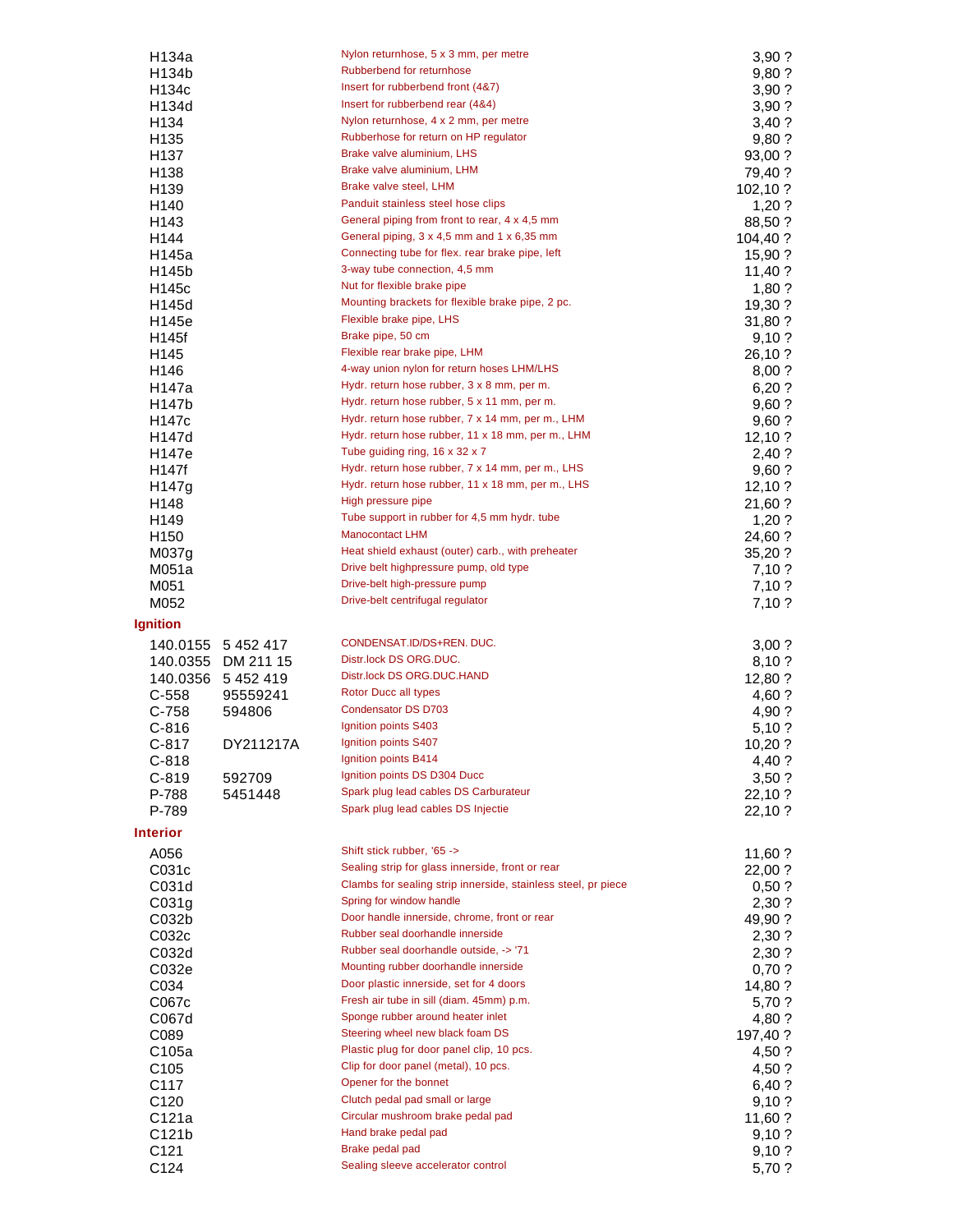| C125c             | Rubber under 'window lowering lever'                                                                               | $1,40$ ?  |
|-------------------|--------------------------------------------------------------------------------------------------------------------|-----------|
| C134a             | Safety belt for back seats                                                                                         | 57,90 ?   |
| C134b             | Safelty belt (around hips only)                                                                                    | 30,70 ?   |
| C <sub>134</sub>  | Safety belt for chair                                                                                              | 61,30 ?   |
| C135a             | Rubber for glovecompartment                                                                                        | 1,00?     |
| C <sub>135</sub>  | Rubber chrome edge dashboard, 3 pcs.                                                                               | 9,10?     |
| E010a             | Cover for interior lamp Safari (break) rear                                                                        | 9,80 ?    |
| E010c             | <b>Bootlighing unit</b>                                                                                            | 12,90 ?   |
| E010d             | <b>Bootlighting cap</b>                                                                                            | 8,70 ?    |
| E011a             | Indicator switch, 6 or 12 Volt, -> '67                                                                             | 45,40 ?   |
| E011b             | Relay for indicator switch, '67 ->                                                                                 | 12,10?    |
| E011c             | Relay for indicator switch, 3 wires, '67 ->                                                                        | 17,00 ?   |
| E012              | Light switch                                                                                                       | 35,20 ?   |
| E013              | Switch for brake light DS (DV/DY)                                                                                  | 5,70 ?    |
| E014              | Switch for reverse light                                                                                           | 8,40 ?    |
| E032e             | White bulb, 10 Watt                                                                                                | 1,20?     |
|                   | Boot lamp/interior lighting 6 Watt                                                                                 |           |
| E032h             | Dashboardlighting 3-2 Watt                                                                                         | 5,50 ?    |
| E032i             |                                                                                                                    | 1,50?     |
| 1001              | Jersey tissue per metre, width = 1.50m, colours: red, bordeauxred, oker,<br>green, blue, gray (also Pallas stripe) | 37,00 ?   |
| 1002              | Pallas lines tissue ( $w = 1.40$ m, 5 colors) per metre                                                            | 40,20 ?   |
| <b>1003a</b>      | Pallas seats and bench mounted, Jersey                                                                             | 988,00 ?  |
| 1003 <sub>b</sub> | Pallas seats and bench covers, Jersey                                                                              | 783,00 ?  |
| <b>I003c</b>      | Door panels Pallas, mounted, set, jersey                                                                           | 431,00 ?  |
| <b>I003d</b>      | Headrests wide, with supports, Jersey                                                                              | 274,50 ?  |
| 1003e             | Supports for wide headrests                                                                                        |           |
| 1003f             | Headrests, Jersey                                                                                                  | 59,00 ?   |
|                   | Central armrest, Jersey                                                                                            | 295,00 ?  |
| 1003g             |                                                                                                                    | 113,50 ?  |
| 1003              | Pallas interior complete mounted, Jersey                                                                           | 1678,50 ? |
| 1004a             | Seats and bench, stitched, Jersey                                                                                  | 896,00 ?  |
| <b>I004b</b>      | Seats and bench covers, Jersey                                                                                     | 737,50 ?  |
| 1004c             | Door panels non Pallas, set, Jersey                                                                                | 295,00 ?  |
| 1004              | Non Pallas interior mounted, Jersey                                                                                | 1474,00 ? |
| <b>1005a</b>      | Pallas seats and bench mounted, Leather                                                                            | 2257,50 ? |
| <b>I005b</b>      | Door panels Pallas, mounted, set, Leather                                                                          | 658,00 ?  |
| <b>1005c</b>      | Headrests wide, with supports, Leather                                                                             | 385,00 ?  |
| 1005d             | Central armrest, Leather                                                                                           | 159,00 ?  |
| 1005              | Pallas interior complete, mounted, Leather                                                                         | 3222,00 ? |
| 1006a             | Seats and bench mounted, Skai                                                                                      | 896,00 ?  |
| <b>I006b</b>      | Seats and bench covers, Skai                                                                                       | 599,00 ?  |
| <b>1006c</b>      | Door panels, mounted, set, Skai                                                                                    | 295,00 ?  |
| 1006              | Interior complete, mounted, Skai                                                                                   | 1474,00 ? |
| 1007              | Door panel, no cover, Front or Back                                                                                | 12,50 ?   |
| 1008              | Headrests wide, no cover, set                                                                                      | 173,90?   |
| 1009a             | Chrome tubes for small headrest assy                                                                               | 25,80 ?   |
| 1009              | Headrests, no cover, set                                                                                           | 161,10?   |
| 1010              | Central armrest, no cover                                                                                          | 75,00 ?   |
|                   | Interior bar (inside seats)                                                                                        |           |
| 1011              | Interior bar clamps                                                                                                | 20,50 ?   |
| 1012              | Carpet set complete, grey or red, Pallas 12 parts                                                                  | 5,00?     |
| 1013              | Pallas, front and rear floor carpet, several colours                                                               | 306,50 ?  |
| 1015              | ID, front and rear floor carpet, with raster pattern                                                               | 129,50 ?  |
| 1016              |                                                                                                                    | 129,50 ?  |
| 1018              | Rear mat, red, Berline OT                                                                                          | 56,80 ?   |
| 1019              | Inner sill cover material Pallas, var. colors                                                                      | 129,50 ?  |
| 1020              | Inner sill cover material ID, grey                                                                                 | 131,60 ?  |
| 1021              | Innerwing cover material Safari                                                                                    | 90,80 ?   |
| 1022              | Threshold carpeting: black plastic, alu Foil                                                                       | 43,10 ?   |
| 1023              | Rear parcel shelf cover jute back (black)                                                                          | 29,50 ?   |
| 1024              | Rear parcel shelf cover foam back (black or brown)                                                                 | 43,10 ?   |
| 1025              | Boot lining set complete pre-cut                                                                                   | 56,80 ?   |
| 1027              | Pallas roof inner carpeting: 5 parts                                                                               | 97,60 ?   |
| 1028              | Non Pallas roof inner carpeting: 4 parts                                                                           | 72,60 ?   |
| 1029              | Carpeting for side wings C-stand, interior L & R                                                                   | 18,20 ?   |
| 1030              | Headlining per metre                                                                                               | 26,10 ?   |
| 1031              | Bonding for headlining per litre                                                                                   | 17,60 ?   |
| 1032              | Bonnet lining (set of 3), NT                                                                                       | 35,20 ?   |
| 1033              | Bonnet lining (set of 3), OT                                                                                       | 35,20 ?   |
|                   |                                                                                                                    |           |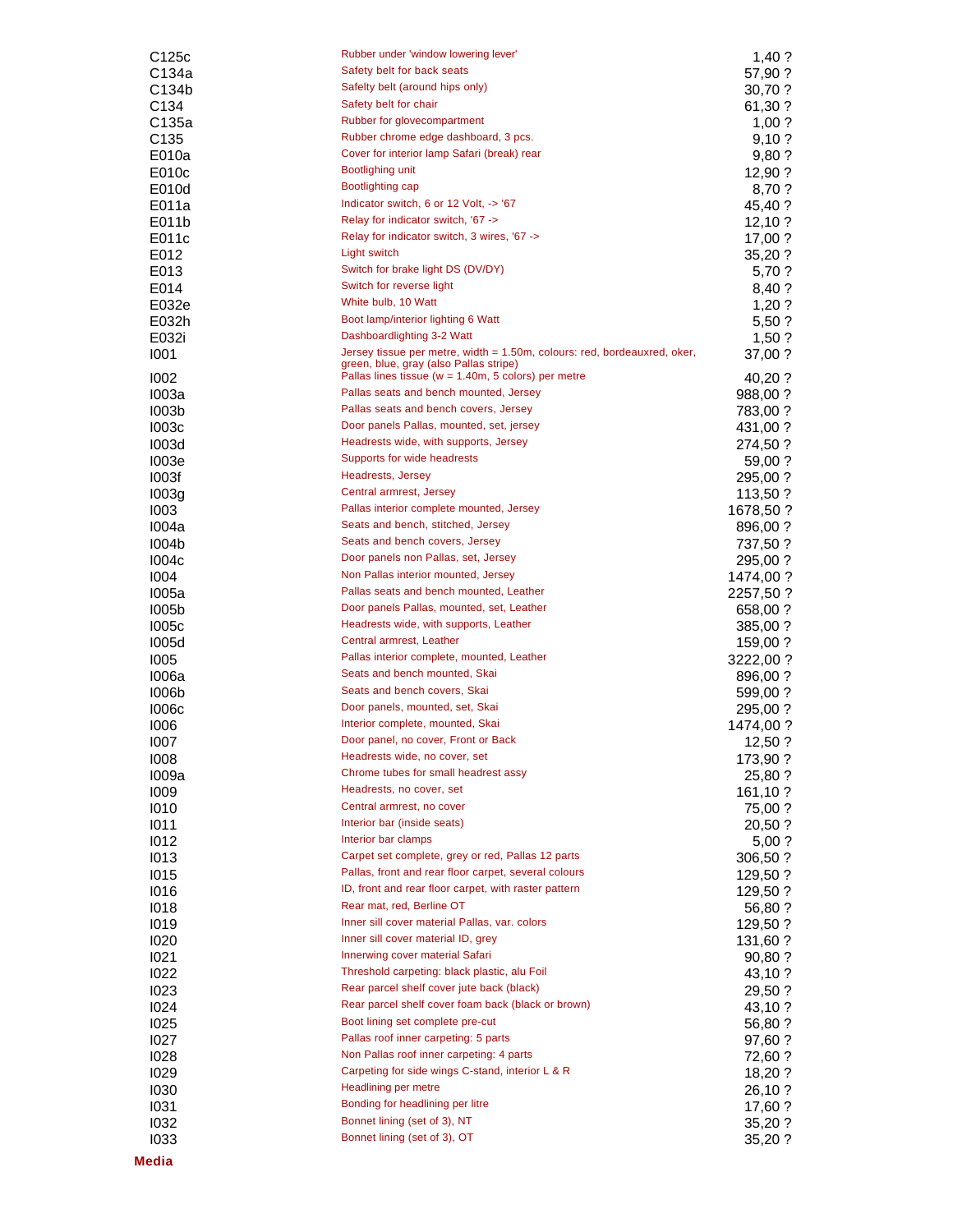| A2                 | Technical messages + service bulletins D, 750 pages                      | 63,70 ?   |
|--------------------|--------------------------------------------------------------------------|-----------|
| A4                 | Reparation manual DS or ID, Extended edition 1964, Dutch                 | 38,30 ?   |
| A6                 | Reparation manual DS 19 or ID 19, -> 65, German                          | 43,40 ?   |
| A7                 | Repair manual D vehicles ('65-'75), English                              | 76,50 ?   |
| A8                 | Repair manual D vehicles ('65-'75), French                               | 108,30 ?  |
| A9a                | DS/ID Spare parts manual, part I, mechanical parts, 71 ->                | 33,20 ?   |
| A9b                | DS/ID Spare parts manual, part II, body parts, 71 ->                     | 33,20 ?   |
| A <sub>9</sub> c   | DS/ID Spare parts manual, part I, mechanical parts, 70/71                | 33,20 ?   |
| A9d                | DS/ID Spare parts manual, part II, body parts, 70/71                     | 33,20 ?   |
| A <sub>9e</sub>    | DS/ID Spare parts manual, part I, mechanical parts, 66/69                | 33,20 ?   |
| A9f                | DS/ID Spare parts manual, part II, body parts, 66/69                     | 33,20 ?   |
| A <sub>9</sub> g   | ID Catalogue des pièces détachées, French, -> 65                         | 33,20 ?   |
| A9h                | DS Catalogue des pièces détachées, French, -> 65                         | 33,20 ?   |
| A9i                | DS Cabriolet parts book, 22 pages, German                                | 5,10?     |
| AC <sub>5</sub>    | Les Archives du Collectioneur: DS 19, ID 19, 56/65                       | 28,10 ?   |
| AC <sub>6</sub>    | Les Archives du Collectioneur: DS 19, 20 et 21, 66/75                    | 28,10 ?   |
| AC7                | Les Archives du Collectioneur: ID 19B et ID 20, D Special, D Super et D  | 28,10 ?   |
|                    | Super <sub>5</sub><br>Les Archives du Collectioneur: DS 21 Inj. et DS 23 |           |
| AC <sub>8</sub>    | DS, Le Grand Livre - Olivier de Serres                                   | 28,10 ?   |
| CB <sub>10</sub>   |                                                                          | 48,40 ?   |
| CB <sub>12a</sub>  | Toute l'histoire Citroën - new version                                   | $10,20$ ? |
| CB <sub>13</sub>   | l'Album de la DS - J. Borge et N. Viasnoff                               | 38,30 ?   |
| CB <sub>18a</sub>  | 6ème ICCCR, Knebworth, French                                            | 16,80 ?   |
| CB <sub>18</sub> b | 6th ICCCR, Knebworth, English                                            | 16,80 ?   |
| <b>CB19</b>        | 7th ICCCR, Loreley 1987                                                  | 19,20?    |
| CB <sub>1</sub>    | La DS, objet de culte - Fabian Sabates                                   | 24,50 ?   |
| CB <sub>20</sub> a | 9th ICCCR, Herning 1992                                                  | 21,70 ?   |
| CB <sub>20</sub> b | 10th ICCCR, Clermont-Ferrand 1995                                        | 21,70 ?   |
| CB <sub>20</sub>   | 8th ICCCR, Flevohof 1989                                                 | 19,20?    |
| CB <sub>21</sub> a | Almanach du Citroëniste 1983, French                                     | 16,80 ?   |
| CB <sub>21</sub> b | Almanach du Citroëniste 1984, French                                     | 16,80 ?   |
| CB21c              | Almanach du Citroëniste 1985, French                                     | 16,80 ?   |
| CB22               | Les Prestigieuses Citroën, Fabian Sabates                                | 14,10?    |
| CB <sub>23</sub>   | Les Voitures de Luxe, annees 50, Fabian Sabates                          | 14,10?    |
| CB <sub>24</sub>   | Les Voitures de Grande Serie, annees 50, Fabian Sabates                  | 14,10?    |
| CB <sub>26</sub>   | Das Grosse Citroen DS Buch, D. Puiboube                                  | 21,70 ?   |
| CB <sub>27</sub>   | Les Jouets Citroen, C. Lamming                                           | 91,70 ?   |
| CB <sub>36</sub>   | Frisemouche fait de l'auto                                               | 10,20?    |
| CB37a              | Guide Citroen, Olivier de Serres, Tome I                                 | 33,20 ?   |
| CB37b              | Guide Citroen, Olivier de Serres, Tome II                                | 33,20 ?   |
| CB38a              | Toutes les Citroen, René Bellu, new edition                              | 40,80 ?   |
| <b>CB38</b>        | Toutes les Citroen, René Bellu, old edition                              | 40,80 ?   |
| CB3                | Das Citroën DS buch, H.O. Meyer- Spelbrink                               | 33,20 ?   |
| CB41               | Les Voitures Franciases des Annees 50, René Bellu                        | 40,80 ?   |
| CB43               | De Snoek, Citroen ID/DS in Nederland, Jan de Lange, Dutch                | $12,50$ ? |
| CB49               | Les Defis Citroën, ralley book                                           | 38,30 ?   |
| CB <sub>52</sub>   | The British Citroën, M. Bobbitt                                          | 19,20 ?   |
| CB54               | Auto Collection: Citroen DS 19                                           | 8,40 ?    |
| CB57b              | Auto Collection: Citroen DS 21 + 23                                      | 8,40 ?    |
| CB <sub>60</sub>   | Herinneringen van een Citroen verkoper, Johan Krediet                    | 12,50 ?   |
| CB61               | De Citroën in Nederland, Wouter en Rob Jansen                            | 11,50 ?   |
| CB63               | Citroen in cartoons, Dutch                                               | 15,30 ?   |
| CB64               | Citroen DS, The family Album. Sparrow                                    | 17,90 ?   |
| CB68               | Moi Citroen, Fabian Sabates, French                                      | 35,70 ?   |
| CB71d              | La DS de mon pere, Vol 2 '68-'76, D. Pagneux                             | 29,30 ?   |
| CB71               | La DS de mon pere, Vol 1. D. Pagneux                                     | 29,30 ?   |
| CB72               | Beroemde auto's: De snoek, A. Huigen, Dutch                              | 5,10?     |
| CB74               | Citroen DS, Sparrow and Kessel                                           | 17,90 ?   |
| CB75               | Citroen DS, Sparrow and Kessel, Heel                                     | 12,50 ?   |
| CB79               | Encyclopedie des jouets Citroen, Fabian Sabates                          | 68,80 ?   |
| CB83               | Style Avant Garde, N. de Regneville                                      | 44,60 ?   |
| CB84               | De originele Citroen DS, Jan de Lange en John Reynolds, Dutch            | 30,40 ?   |
| <b>CB85</b>        | Een passie voor uitdagingen, J.C. de la Royere (cartoon), Dutch          | $10,20$ ? |
|                    | Bertoni, 30 ans de Style Citroen, Sabates & Bertoni                      |           |
| CB89               | The Citroën from A to X, John Reynolds                                   | 49,70 ?   |
| CB <sub>90</sub>   | Les Garages 1916-1969, Jansen & Sabatès                                  | 45,90 ?   |
| CB95               | 80 Years of Future, R. Guyot en Chr. Bonnaud, English                    | 49,70 ?   |
| CB96a              | 80 Ans de Futures, R. Guyot en Chr. Bonnaud, French                      | 42,10 ?   |
| CB96               | Le Grand Livre Citroën, Tous les Modeles. Olivier de Serres              | 42,10 ?   |
| CB <sub>9</sub>    |                                                                          | 48,40 ?   |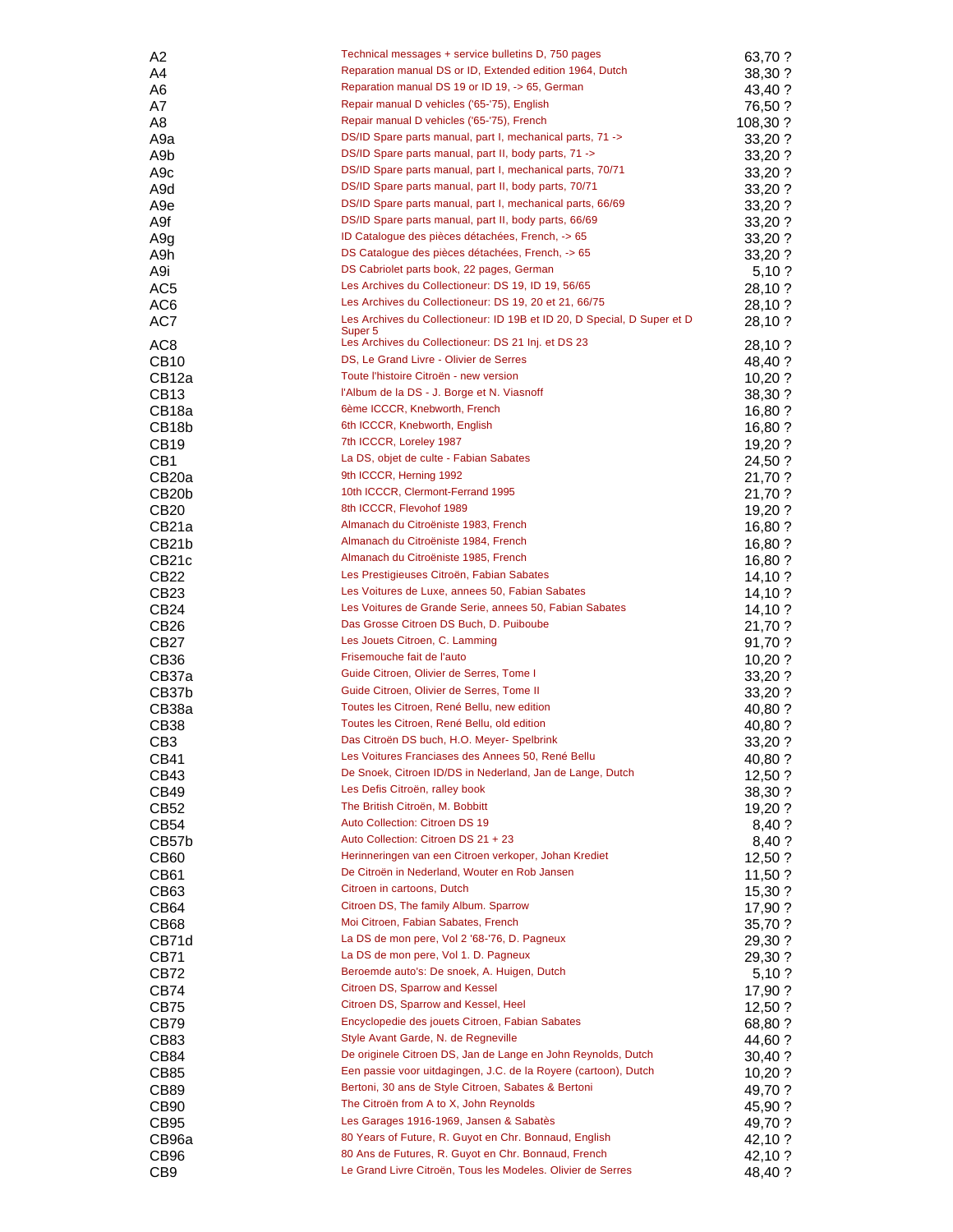| CD <sub>1</sub>       | La legende Citroen (1000+ pictures, 14 videos), French                                                                                                              | 49,70 ?            |
|-----------------------|---------------------------------------------------------------------------------------------------------------------------------------------------------------------|--------------------|
| CD <sub>2</sub>       | DS, the goddess of the road, complete overview, Dutch                                                                                                               | 40,80 ?            |
| E <sub>12</sub>       | Complete set repairmanuals for D models, 65/75, German                                                                                                              | 76,50 ?            |
| E13                   | Course: Hydraulics, full colour                                                                                                                                     | 16,80 ?            |
| E14                   | Course: Electronic injection, Dutch                                                                                                                                 | $10,20$ ?          |
| E <sub>18</sub>       | Citroen Memento technique, French                                                                                                                                   | 24,20 ?            |
| E <sub>1a</sub>       | Repair manual part 1: Adjustment & control of the mechanical parts, 65/<br>75, Dutch<br>Repair manual part 1bis: Adjustment & controle of the electrical parts, 65/ | 19,70 ?            |
| E <sub>1</sub> b      | 75, Dutch                                                                                                                                                           | 18,40 ?            |
| E <sub>1c</sub>       | Repair manual part 2: Disassembly & assembly, 65/75, Dutch                                                                                                          | 23,50 ?            |
| E <sub>1</sub> d      | Repair manual part 3: Revisions, 65/75, Dutch                                                                                                                       | 19,70 ?            |
| E <sub>1e</sub>       | Repair manual part 4: Body work, 65/75, Dutch                                                                                                                       | 8,20?              |
| E1                    | Complete set repairmanuals for D models, 65/75, Dutch                                                                                                               | 87,90 ?            |
| E7                    | Vraagbaak voor uw Citroen DS en ID: Piet Olyslager, Dutch                                                                                                           | 20,30 ?            |
| H141                  | Sticker LHM, antigel or oil                                                                                                                                         | 1,20?              |
| 110                   | Instruction manual Dspecial/Dsuper, 1971, Dutch<br>Instruction manual DS20 - DS21, 1971, Dutch                                                                      | 16,80 ?            |
| 111                   | Instruction manual DS20 - DS21 Hydr., 1971, Dutch                                                                                                                   | 16,80 ?            |
| 112                   | Instruction manual, DS19, 1963, Dutch                                                                                                                               | 16,80 ?            |
| 15                    | Instruction manual, DS19 Mech., 1966, Dutch                                                                                                                         | 10,20 ?            |
| 16<br>I7a             | Instruction manual DS21 Hydr., 1967, Dutch                                                                                                                          | 10,20?             |
| 17                    | Instruction manual DS19/21 Break, 1966, Dutch                                                                                                                       | 10,20?             |
| 18                    | Instruction manual ID19B/ID20, 1968, Dutch                                                                                                                          | 10,20 ?<br>16,80 ? |
| M020c                 | Air intake sticker (for black air intake)                                                                                                                           | 4,60 ?             |
| M020e                 | Air intake sticker (for grey air intake)                                                                                                                            | 3,10?              |
| M020g                 | Air intake sticker (for grey air intake), old type                                                                                                                  | 3,10?              |
| M998                  | 11th ICCCR, Chevetogne 1998                                                                                                                                         | 21,70 ?            |
| M999                  | The Citroën, Jonathan Wood                                                                                                                                          | 8,40 ?             |
| <b>Miscellaneous</b>  |                                                                                                                                                                     |                    |
| M-767<br>5409959      | <b>Returnbag DS front</b>                                                                                                                                           | 28,60 ?            |
| M-768<br>5410161      | Returnbag DS rear                                                                                                                                                   | 46,80 ?            |
| <b>Screenwiper</b>    |                                                                                                                                                                     |                    |
| T-865                 | Windscreen wiper DS front Valeo                                                                                                                                     |                    |
| 6426CN                |                                                                                                                                                                     | 6,20?              |
| <b>Starter Engine</b> |                                                                                                                                                                     |                    |
| R-818<br>95493002     | Starter engine DS Klein Valeo                                                                                                                                       | 190,60 ?           |
| <b>Steering Parts</b> |                                                                                                                                                                     |                    |
| M-321<br>5409797      | Right steering rod compl. DS                                                                                                                                        | 73,40 ?            |
| M-322<br>5409796      | Left steering rod compl. DS                                                                                                                                         | 73,40 ?            |
| Suspension            |                                                                                                                                                                     |                    |
| A021a                 | Mounting rubber gear box, diabolo, -> '65                                                                                                                           | 4,60 ?             |
| A022                  | Tripode with bearings, high model, '65 ->                                                                                                                           | 238,30 ?           |
| A023                  | Tripode dustcover, '65 ->                                                                                                                                           | 15,90 ?            |
| A024                  | Tripode dustcover for aluminium housing                                                                                                                             | 14,80 ?            |
| A025                  | Tripode dustcover, -> '65                                                                                                                                           | 14,80 ?            |
| A026                  | Drive shaft, $\sim$ '65                                                                                                                                             | 179,30 ?           |
| A027a                 | Drive shaft, '65 ->                                                                                                                                                 | 206,50 ?           |
| A027d                 | Plastic cover drive shaft bearing, '65 ->                                                                                                                           | 2,10?              |
| A027e                 | Drive shaft anti vibration rubber, '65 ->                                                                                                                           | 11,60 ?            |
| A028                  | Drive shaft dust cover wheelside                                                                                                                                    | 12,50?             |
| A029a                 | Balljoint bottom, set                                                                                                                                               | 63,60 ?            |
| A029b                 | Balljoint upper, set                                                                                                                                                | 63,60 ?            |
| A029c                 | <b>Balljoint ring</b>                                                                                                                                               | 3,50?              |
| A029d                 | Nut with nylon stopper for balljoint fixture                                                                                                                        | 5,70 ?             |
| A029                  | Pivot with hub, -> '65                                                                                                                                              | 229,20 ?           |
| A030                  | Sealing ring inside hub                                                                                                                                             | 3,50 ?             |
| A031a                 | Pivot with hub, new balljoints, '65 ->                                                                                                                              | 306,30 ?           |
| A031b                 | Front wheel bearing, '65 ->                                                                                                                                         | 88,50 ?            |
| A031c                 | Front wheel bearing ring, '65 ->                                                                                                                                    | 22,70 ?            |
| A031d                 | Pivot with hub, new balljoints and bearings, '65 ->                                                                                                                 | 442,50 ?           |
| A031                  | Pivot with hub, '65 ->                                                                                                                                              | 249,60 ?           |
| A033a                 | Clamb balljoint dustcover, '65 -><br><b>Lubricator M7</b>                                                                                                           | $1,20$ ?           |
| A033b                 | Balljoint dustcover, '65 ->                                                                                                                                         | 0,70?              |
| A033<br>A034          | Front arms half axles DS Saloon, left or right, '65 ->                                                                                                              | 6,20?<br>223,60 ?  |
| A035                  | Front arms half axles DS Safari (break), left or right, '65 ->                                                                                                      | 242,80 ?           |
|                       |                                                                                                                                                                     |                    |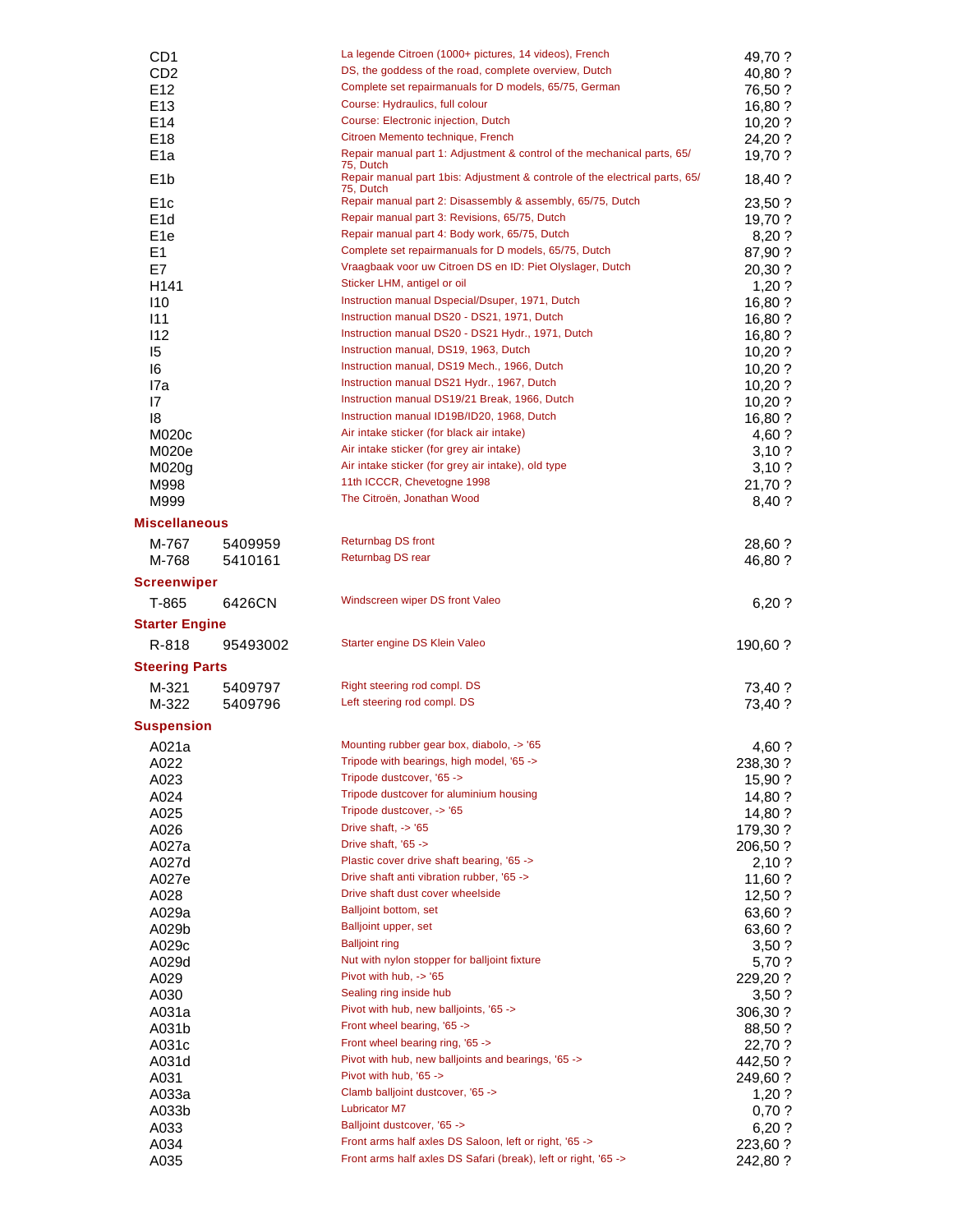| A036a                     |         | Rubber buffer rear round, Saloon                                                                 | 3,90 ?             |
|---------------------------|---------|--------------------------------------------------------------------------------------------------|--------------------|
| A036b                     |         | Disc for rubber buffer, rear                                                                     | 10,30?             |
| A036                      |         | Rubber buffer front round, Saloon                                                                | 3,90?              |
| A037a                     |         | Rubber buffer rear square, Safari (break)                                                        | 16, 10.7           |
| A037                      |         | Rubber buffer front square Safari (break), high or low<br>Pushrod for rear suspension, DS Saloon | 16,20?             |
| A038                      |         | Pushrod for rear suspension, DS Safari (break)                                                   | 39,80 ?            |
| A039                      |         | Ball for pushrod, -> '65                                                                         | 39,80 ?            |
| A040a                     |         | Ball for pushrod, '65 ->                                                                         | 1,90?              |
| A040<br>A041              |         | <b>Ball seat</b>                                                                                 | 1,90?<br>17,10?    |
| A042a                     |         | Clamb for ball seat                                                                              | 1,30?              |
| A042b                     |         | Dustcover ring (rubber)                                                                          | $1,40$ ?           |
| A042                      |         | Dustcover for ball seat                                                                          | 5,70 ?             |
| A043b                     |         | Balls for steering relay, 28 per relay, -> '65                                                   | 0.50?              |
| A043c                     |         | Balldisc for steering relay, -> '65                                                              | 17,10?             |
| A043                      |         | Trackrod DS, left or right, '65 ->                                                               | 61,30 ?            |
| A045                      |         | Dustcover for trackrod DS                                                                        | 3,90?              |
| A046                      |         | Steering relay DS for assisted rack                                                              | 88,50 ?            |
| A050                      |         | Rear wheel bearing, kit of 2                                                                     | 43,20 ?            |
| A051                      |         | Sealing ring for rear wheel bearing                                                              | 4,60 ?             |
| A052a                     |         | Dustcover rear wheel bearing, steel                                                              | 14,80 ?            |
| A053                      |         | Half-bearings nylon for anti-roll bar, 4 pcs                                                     | 45,40 ?            |
| C017b                     |         | Closing panel above rear axle                                                                    | 43,10 ?            |
| C089                      |         | Steering wheel new black foam DS                                                                 | 197,40 ?           |
| C <sub>125</sub>          |         | Sealing sleeve hight corrector control                                                           | 6,20?              |
| H <sub>0</sub> 01         |         | Frontsphere DS, 59 bar, LHS                                                                      | 61,30 ?            |
| H <sub>0</sub> 03         |         | Rearsphere DS, 26 bar, LHS                                                                       | 61,30 ?            |
| H <sub>005</sub>          |         | Rearsphere DS Safari (Break), 37 bar, LHS                                                        | 61,30 ?            |
| H010a                     |         | Frontsphere DS, 59 bar, LHM, removable damper                                                    | 56,70 ?            |
| H <sub>0</sub> 10         |         | Frontsphere DS, 59 bar, LHM                                                                      | 49,90 ?            |
| H <sub>0</sub> 11         |         | Frontsphere DS, 59 bar, LHM, new                                                                 | 95,30 ?            |
| H <sub>0</sub> 12         |         | Frontsphere DS, 75 bar, LHM, welded                                                              | 47,70 ?            |
| H013a                     |         | Rearsphere DS, 26 bar, LHM, removable damper                                                     | 56,70 ?            |
| H <sub>0</sub> 13         |         | Rearsphere DS, 26 bar, LHM                                                                       | 49,90 ?            |
| H <sub>0</sub> 14         |         | Rearsphere DS, 26 bar, LHM                                                                       | 95,30 ?            |
| H <sub>0</sub> 15         |         | Rearsphere DS, 40 bar, LHM, welded                                                               | 47,70 ?            |
| H016                      |         | Rearsphere DS Safari (break), 37 bar, LHM<br>Rearsphere DS Safari (break), 37 bar, LHM           | 49,90 ?            |
| H017                      |         | Power steering rack DS (LHD), LHM, rev.                                                          | 95,30 ?            |
| H <sub>052</sub>          |         | Power steering rack DS (LHD), LHS, rev.                                                          | 465,00 ?           |
| H <sub>053</sub>          |         | Height corrector DS, LHM, rev.                                                                   | 499,20 ?           |
| H076                      |         | Height corrector DS, LHS                                                                         | 47,70 ?            |
| H077                      |         | Rebuildkit height corrector                                                                      | 63,60 ?            |
| H <sub>0</sub> 79<br>H084 |         | Front suspension cyl., LHM                                                                       | 19,30 ?<br>63,60 ? |
| H085                      |         | Front suspension cyl., LHS                                                                       | 74,90 ?            |
| H086                      |         | Rear suspension cyl., LHM                                                                        | 65,80 ?            |
| H087a                     |         | Safety plate rear suspension cyl.                                                                | 2,00?              |
| H087                      |         | Rear suspension cyl., LHS                                                                        | 79,40 ?            |
| H088a                     |         | Square seal for rear suspension berline (extra)                                                  | 4,60 ?             |
| H088                      |         | Rebuildkit suspension berline                                                                    | 12,50 ?            |
| H089                      |         | Rear suspension cylinder safari (break), LHM                                                     | 74,90 ?            |
| H <sub>090</sub>          |         | Rear suspension cylinder safari (break), LHS                                                     | 86,20 ?            |
| H <sub>091</sub>          |         | Rebuildkit suspension safari (break)                                                             | 17,00 ?            |
| H <sub>092</sub>          |         | Sphere o-ring circular, LHM                                                                      | 0,70?              |
| H093                      |         | Sphere o-ring circular, LHS                                                                      | 0,70?              |
| H094                      |         | Sphere o-ring square, LHM                                                                        | $1,40$ ?           |
| H095a                     |         | Sphere plug o-ring                                                                               | $0,80$ ?           |
| H <sub>095</sub>          |         | Sphere o-ring square, LHS                                                                        | 1,80?              |
| H096                      |         | Front suspension dust cover                                                                      | 15,90 ?            |
| H097a                     |         | Rubber mounting ring for dust cover, large                                                       | 2,00?              |
| H097                      |         | Rear suspension dust cover                                                                       | 14,80 ?            |
| $O-950$                   | 5437354 | RP62DP Suspension sphere (see lock up table!)                                                    | 33,60 ?            |
| O-958                     |         | ID59FA Suspension sphere (see lock up table!)                                                    | 33,60 ?            |
| $O-959$                   |         | ID26RX Suspension sphere (see lock up table!)                                                    | 33,60 ?            |
| O-960                     |         | ID26RD Suspension sphere (see lock up table!)                                                    | 38,20 ?            |
| <b>Tires</b>              |         |                                                                                                  |                    |
| B001                      |         | Michelin X 165 x 400                                                                             | 161,10 ?           |
| B002                      |         | Michelin X 155 x 400                                                                             | 152,00 ?           |
|                           |         |                                                                                                  |                    |